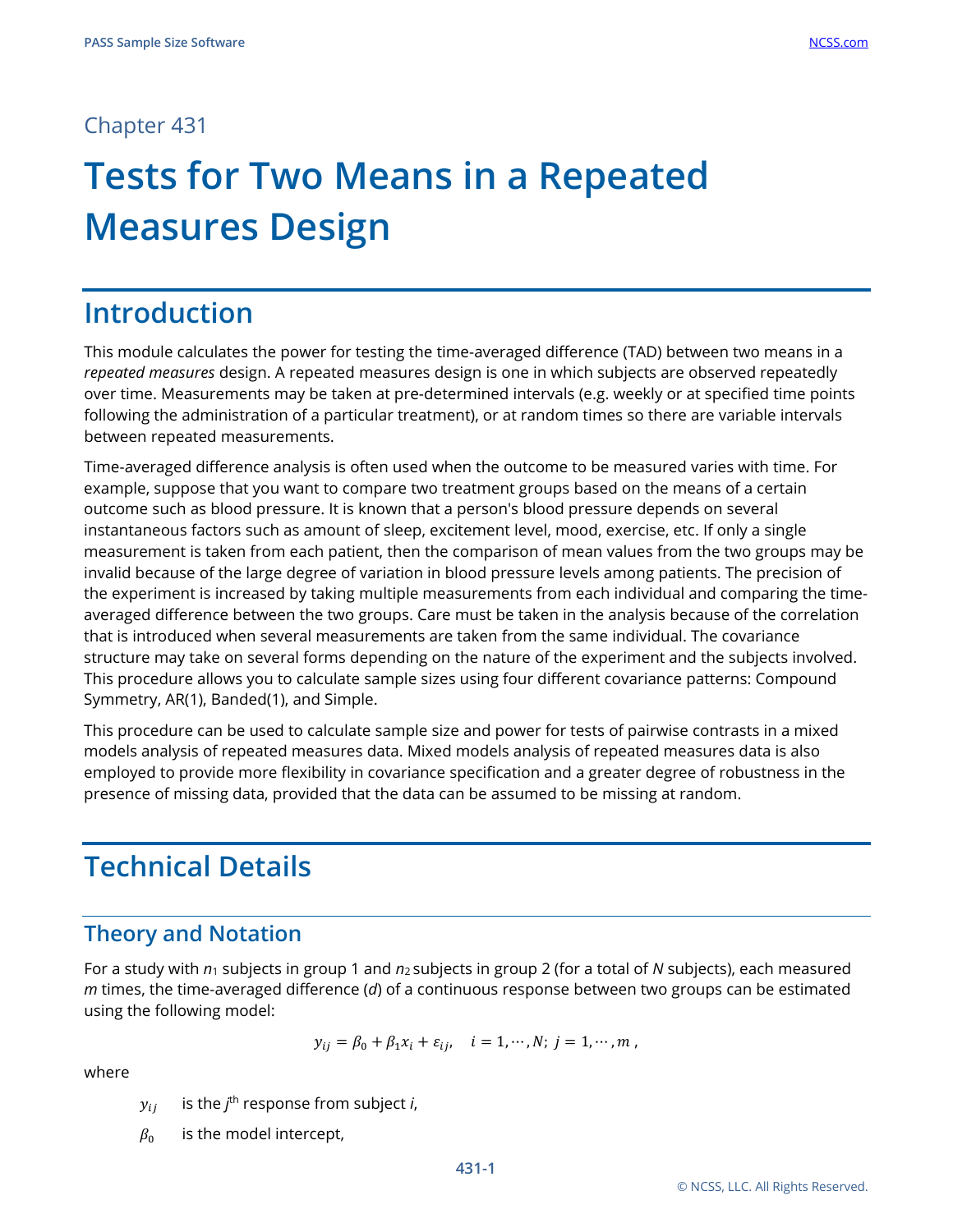$\beta_1$  is the treatment effect or the time-averaged difference between groups 1 and 2 (i.e.  $\beta_1 = d$ ),

 $x_i$ is a binary group assignment variable, which is equal to 1 if the *i*<sup>th</sup> subject is in group 1 and equal to 0 if the *i*<sup>th</sup> subject is in group 2, and

 $\varepsilon_{ii}$  is the normal, random error associated with the observation  $y_{ii}$ .

Accounting for the relationship between repeated measurements, the model presented above can be written in matrix form as

$$
\mathbf{y}_i = \mathbf{X}_i \mathbf{\beta} + \mathbf{\varepsilon}_i,
$$

where

 $y_i = (y_{i1} \quad y_{i2} \quad \cdots \quad y_{im})'$  is an  $m \times 1$  vector of responses from subject *i*,  $\mathcal{L} = \mathcal{L}$ 

$$
\mathbf{X}_{i} = \begin{pmatrix} 1 & 1 \\ 1 & 1 \\ \vdots & \vdots \\ 1 & 1 \end{pmatrix}_{m \times 2}
$$
 if the *i*<sup>th</sup> subject is in group 1,  
\n
$$
\mathbf{X}_{i} = \begin{pmatrix} 1 & 0 \\ 1 & 0 \\ \vdots & \vdots \\ 1 & 0 \end{pmatrix}_{m \times 2}
$$
 if the *i*<sup>th</sup> subject is in group 2,  
\n
$$
\boldsymbol{\beta} = \begin{pmatrix} \beta_{0} \\ \beta_{1} \end{pmatrix}
$$
 is the vector of model parameters, and

 $\epsilon_i \sim N(0, \sigma^2 R_i)$  is the vector of correlated random errors for the observations from subject *i*,

where

 $var(y_{ii}) = \sigma^2$  is the residual variance for a single observation, and **R**<sub>*i*</sub> is the *m* × *m* common correlation matrix for all subjects. The contents of **R***<sup>i</sup>* depend on the assumed within-subject correlation structure.

We can stack the data in a single vector and matrix form as follows:

$$
\mathbf{y} = (\mathbf{y}_1', \mathbf{y}_2', \dots, \mathbf{y}_N')'
$$
  

$$
\mathbf{X} = (\mathbf{X}_1, \mathbf{X}_2, \dots, \mathbf{X}_N)'
$$
  

$$
\boldsymbol{\epsilon} = (\epsilon_1', \epsilon_2', \dots, \epsilon_N)'
$$

and the model for the *N* equations can be compressed into one as

$$
y=X'\beta+\varepsilon,
$$

with

$$
\mathbf{V} = \text{var}(\mathbf{y})
$$
  
=  $\sigma^2 \begin{pmatrix} \mathbf{R}_1 & \mathbf{0} & \mathbf{0} \\ \mathbf{0} & \ddots & \mathbf{0} \\ \mathbf{0} & \mathbf{0} & \mathbf{R}_N \end{pmatrix}$   
=  $\sigma^2 \mathbf{R}$ 

as the covariance (or variance - covariance) matrix.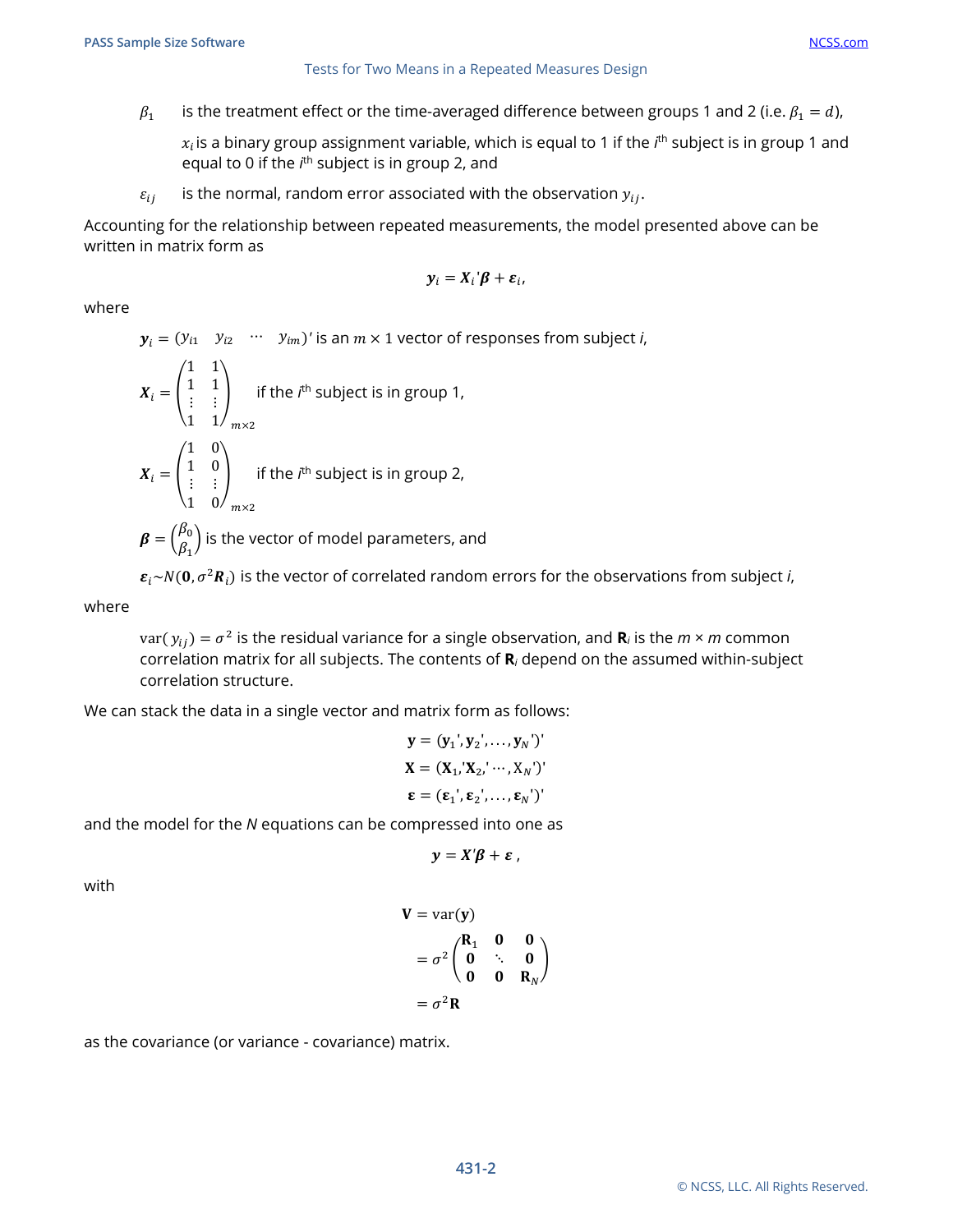In a repeated measures design with *N* subjects, each measured *m* times, observations from a single subject may be correlated, and a pattern for their covariance must be specified. In this case, **V** will have a blockdiagonal form:

$$
V = \begin{pmatrix} V_1 & 0 & 0 & \cdots & 0 \\ 0 & V_2 & 0 & \cdots & 0 \\ 0 & 0 & V_3 & \cdots & 0 \\ \vdots & \vdots & \vdots & \ddots & \vdots \\ 0 & 0 & 0 & \cdots & V_N \end{pmatrix},
$$

where  $\mathbf{V}_i$  are  $m \times m$  covariance matrices corresponding to the  $i^{\text{th}}$  subject. The  $\mathbf{0}$ 's represent  $m \times m$  matrices of zeros giving zero covariances for observations on different subjects. This routine allows the specification of four different covariance matrix types: Compound Symmetry, AR(1), Banded(1), and Simple.

#### **Compound Symmetry**

A compound symmetry covariance model assumes that all covariances are equal, and all variances on the diagonal are equal. That is

$$
V_{i} = \sigma^{2} \begin{pmatrix} 1 & \rho & \rho & \rho & \cdots & \rho \\ \rho & 1 & \rho & \rho & \cdots & \rho \\ \rho & \rho & 1 & \rho & \cdots & \rho \\ \rho & \rho & \rho & 1 & \cdots & \rho \\ \vdots & \vdots & \vdots & \vdots & \ddots & \vdots \\ \rho & \rho & \rho & \rho & \cdots & 1 \end{pmatrix}_{m \times n}
$$

where  $\sigma^2$  is the residual variance and  $\rho$  is the correlation between observations on the same subject.

#### **AR(1)**

An AR(1) (autoregressive order 1) covariance model assumes that all variances on the diagonal are equal and that covariances  $t$  time periods apart are equal to  $\sigma^2\rho^t.$  That is

$$
V_{i} = \sigma^{2} \begin{pmatrix} 1 & \rho & \rho^{2} & \rho^{3} & \dots & \rho^{m-1} \\ \rho & 1 & \rho & \rho^{2} & \dots & \rho^{m-2} \\ \rho^{2} & \rho & 1 & \rho & \dots & \rho^{m-3} \\ \rho^{3} & \rho^{2} & \rho & 1 & \dots & \rho^{m-4} \\ \vdots & \vdots & \vdots & \vdots & \ddots & \vdots \\ \rho^{m-1} & \rho^{m-2} & \rho^{m-3} & \rho^{m-4} & \dots & 1 \end{pmatrix}_{m \times m}
$$

where  $\sigma^2$  is the residual variance and  $\rho$  is the correlation between observations on the same subject.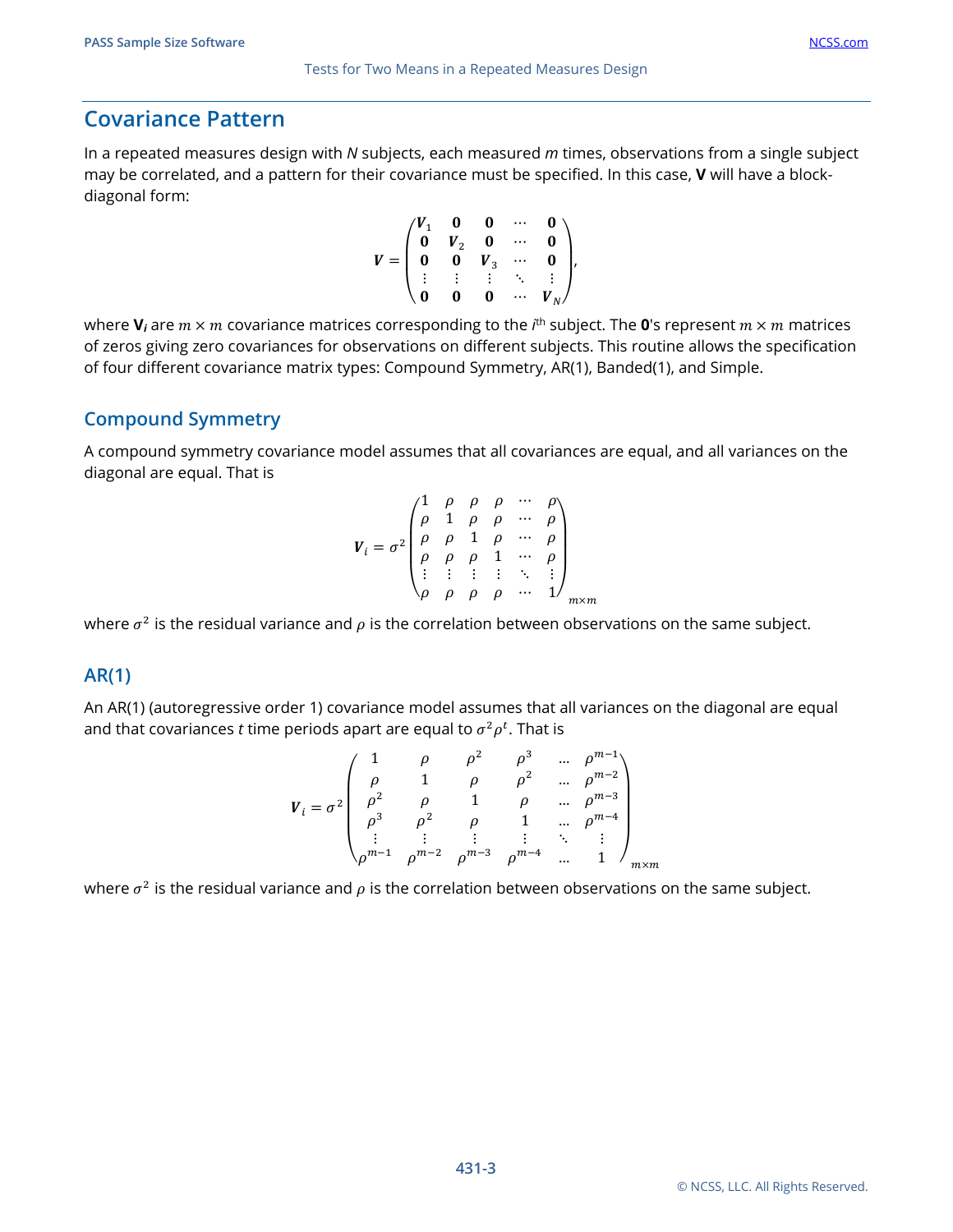#### **Banded(1)**

A Banded(1) (banded order 1) covariance model assumes that all variances on the diagonal are equal, covariances for observations one time period apart are equal to  $\sigma^2 \rho$ , and covariances for measurements greater than one time period apart are equal to zero. That is

$$
\boldsymbol{V}_{i} = \sigma^{2} \begin{pmatrix} 1 & \rho & 0 & 0 & \cdots & 0 \\ \rho & 1 & \rho & 0 & \cdots & 0 \\ 0 & \rho & 1 & \rho & \cdots & 0 \\ 0 & 0 & \rho & 1 & \cdots & 0 \\ \vdots & \vdots & \vdots & \vdots & \ddots & \vdots \\ 0 & 0 & 0 & 0 & \cdots & 1 \end{pmatrix}_{m \times m}
$$

where  $\sigma^2$  is the residual variance and  $\rho$  is the correlation between observations on the same subject.

#### **Simple**

A simple covariance model assumes that all variances on the diagonal are equal and that all covariances are equal to zero. That is

$$
V_{i} = \sigma^{2} \begin{pmatrix} 1 & 0 & 0 & 0 & \cdots & 0 \\ 0 & 1 & 0 & 0 & \cdots & 0 \\ 0 & 0 & 1 & 0 & \cdots & 0 \\ 0 & 0 & 0 & 1 & \cdots & 0 \\ \vdots & \vdots & \vdots & \vdots & \ddots & \vdots \\ 0 & 0 & 0 & 0 & \cdots & 1 \end{pmatrix}_{m \times m}
$$

where  $\sigma^2$  is the residual variance.

## **Model Estimation**

With  $\hat{V} = \hat{\sigma}^2 \hat{R}$ , then estimates of the regression coefficients from the above regression model are given as

$$
\widehat{\beta} = {\beta_0 \choose \beta_1}
$$
  
=  $(\mathbf{X}^{\dagger} \widehat{\mathbf{V}}^{-1} \mathbf{X})^{-1} \mathbf{X}^{\dagger} \widehat{\mathbf{V}}^{-1} \mathbf{y}$ 

and the variance of  $\widehat{\beta}$  is

$$
\operatorname{var}(\widehat{\boldsymbol{\beta}}) = \begin{pmatrix} \operatorname{var}(\widehat{\beta}_0) & \operatorname{cov}(\widehat{\beta}_0, \widehat{\beta}_1) \\ \operatorname{cov}(\widehat{\beta}_0, \widehat{\beta}_1) & \operatorname{var}(\widehat{\beta}_1) \end{pmatrix}
$$

$$
= (\mathbf{X}'\mathbf{V}^{-1}\mathbf{X})^{-1}
$$

which is estimated by substituting  $\hat{V}$  for **V**.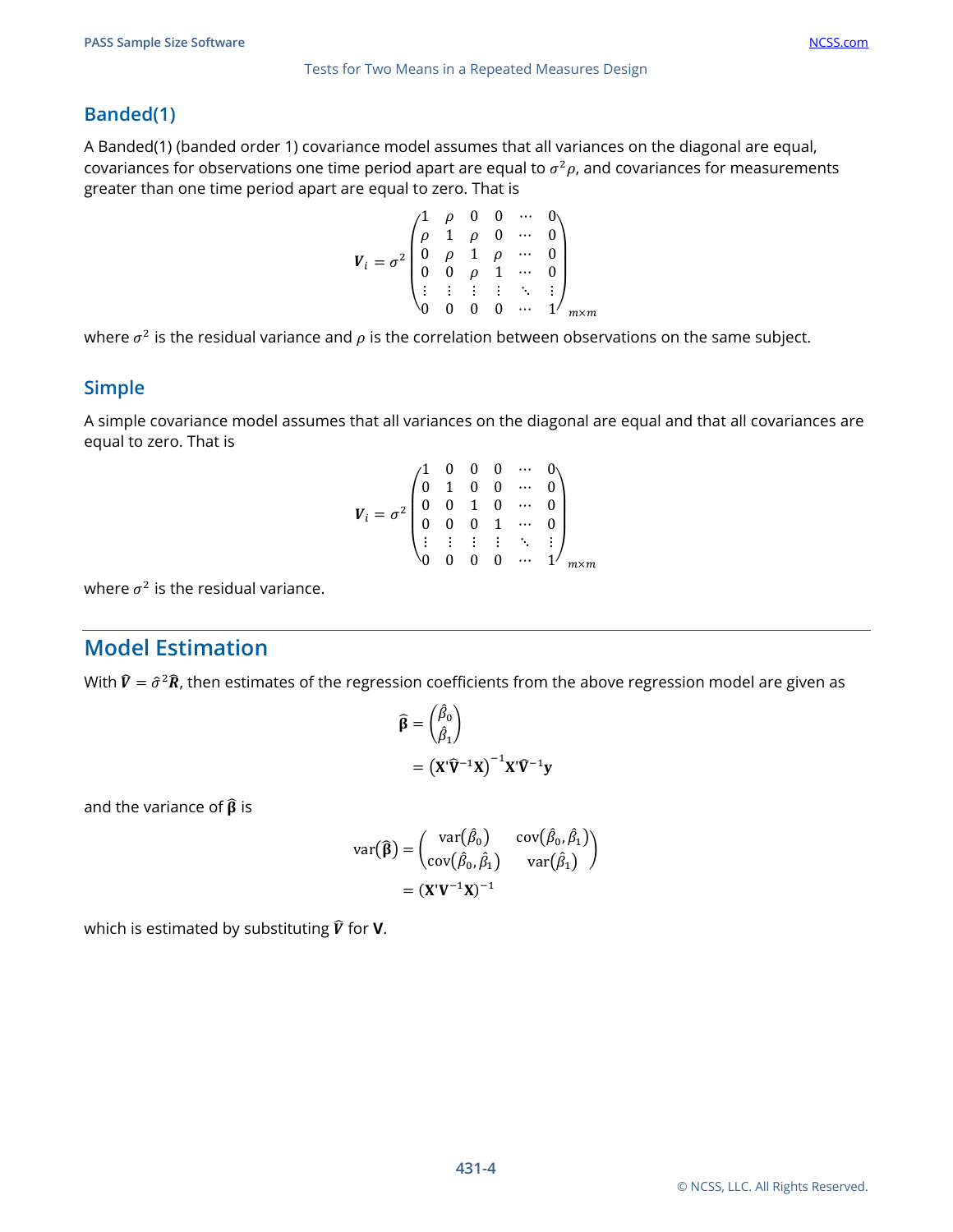#### **Hypothesis Test**

A two-sided test that the time-averaged difference between the two groups is equal to zero is equivalent to the test of  $H_0: \beta_1 = 0$  vs.  $H_1: \beta_1 \neq 0$ . Similarly, the upper and lower one-sided tests are  $H_0: \beta_1 \leq 0$  vs.  $H_1: \beta_1 > 0$ and  $H_0: \beta_1 \geq 0$  vs.  $H_1: \beta_1 < 0$ , respectively. The test can be carried out using the test statistic

$$
z = \frac{\hat{\beta}_1}{\sqrt{\text{var}(\hat{\beta}_1)}} \to N(0,1).
$$

If the standard deviation is unknown and estimated, a *t* test should be used. In practice, this test is often carried out by calculating the average response for each individual and then using a two-sample *t* test. If the data are balanced, the test can also be carried out in *NCSS* using Repeated Measures GLM and specifying a comparison such as "Each with First". In the case where the data are not balanced, the test could be carried out using SAS® PROC MIXED or SAS® PROC GLM. In both cases a REPEATED statement should be used, along with a statement such as

```
ESTIMATE 'A-B' treat 1 -1; or LSMEANS treat/ PDIFF;
```
#### **Power Calculations**

Sample sizes for repeated measures studies are often calculated as if a simple trial with no repeated measures was planned, which results in a higher calculated sample size than would be found if the correlation between repeated measures were taken into consideration. With an idea of the correct covariance structure, and an estimate of the within-patient correlation, you can get a better estimate of the power and sample size necessary to achieve your objectives. If you have no indication of the correct covariance structure for the experiment, then the compound symmetry (program default) is likely to be adequate. If you have no previous estimate of the within-patient correlation, then Brown and Prescott (2006) suggest using a conservative prediction of the correlation, i.e. a higher correlation than anticipated.

For a two-sided test where it is assumed that *d* > 0 (without loss of generality),

Power = 
$$
1 - \beta
$$
 = Pr(rejecting  $H_0|H_1$ )  
\n= Pr $\left(\left|\frac{\hat{\beta}_1}{\sqrt{\text{var}(\hat{\beta}_1)}}\right| > z_{1-\alpha/2}|H_1\right)$   
\n $\approx$  Pr $\left(\frac{\hat{\beta}_1}{\sqrt{\text{var}(\hat{\beta}_1)}} > z_{1-\alpha/2}|H_1\right)$  since it is assumed that  $d > 0$   
\n= Pr $\left(\frac{\hat{\beta}_1 - d}{\sqrt{\text{var}(\hat{\beta}_1)}} > z_{1-\alpha/2} - \frac{d}{\sqrt{\text{var}(\hat{\beta}_1)}}|H_1\right)$   
\n=  $1 - \Phi\left(z_{1-\alpha/2} - \frac{d}{\sqrt{\text{var}(\hat{\beta}_1)}}\right)$ ,

where Φ() is the standard normal density function, and *α* and *β* are the probabilities of type I and type II error, respectively. For a one-sided test, *α* is used in place of *α*/2.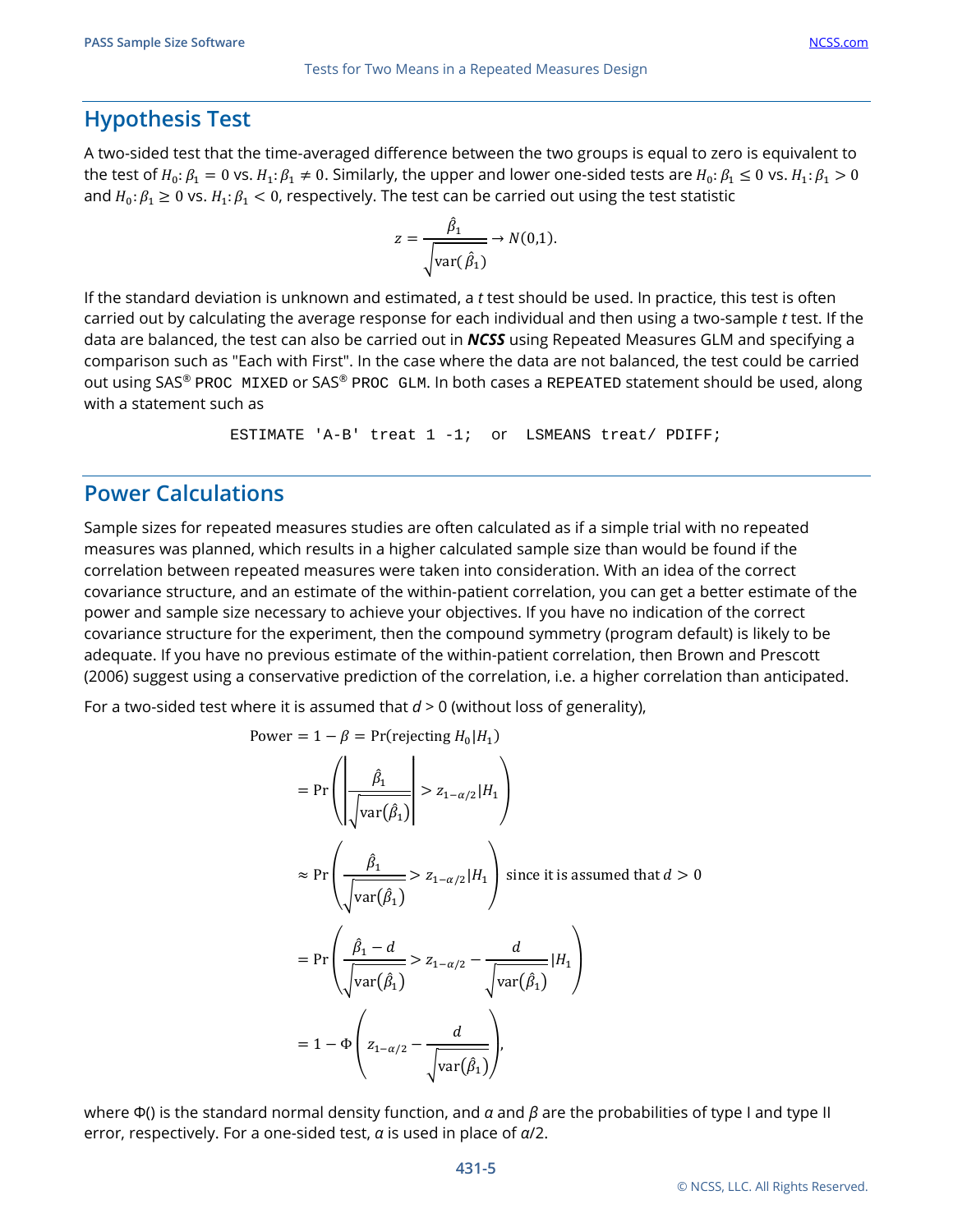Since a *t* test is usually used to test for a group difference in a case such as this, we should note here that the power calculation using the standard normal distribution represents an approximation to the actual power achieved by the *t* test. We feel that it might be more appropriate to use the non-central *t* distribution; however, since the calculation is based on numerous assumptions about the covariance structure that influence the results, it seems unnecessary to worry about the small gain in precision that may occur by using the non-central *t* distribution. For this reason, along with the fact that this is the published method, we have elected to follow the methods of Brown and Prescott (2006), Liu and Wu (2005), Diggle et al. (1994) and use the standard normal distribution in power and sample size calculations.

# **Calculating Power for Testing Pairwise Contrasts of Fixed Effects in Mixed Models**

#### **Mixed Model Theory and Notation**

A linear mixed model incorporates both fixed and random effects. Fixed effects are those effects in the model whose values are assumed constant, or unchanging. Random effects are those effects in the model that are assumed to have arisen from a distribution, resulting in another source of random variation other than residual variation. Brown and Prescott (2006) demonstrates how this methodology may be used to calculate the sample size and power for testing pairwise contrasts of fixed effects in a mixed models analysis of repeated measures data. For an experiment with *N* subjects, *p* fixed effect parameters, and *q* random effect parameters, the general mixed model can be expressed using matrix notation as

$$
\boldsymbol{y}_i = \boldsymbol{X}_i \boldsymbol{\beta} + \boldsymbol{Z}_i \boldsymbol{u}_i + \boldsymbol{\varepsilon}_i, \quad i = 1, \cdots, N
$$

where

- $y_i$  is an  $n_i \times 1$  vector of responses for subject *i*,
- $X_i$  is an  $n_i \times p$ , full-rank design matrix of fixed effects for subject *i*,
- $\beta$  is an  $p \times 1$  vector of fixed effects parameters,
- $\mathbf{Z}_i$  is an  $n_i \times q$  design matrix of the random effects for subject *i*,
- $u_i$  is a  $q \times 1$  vector of random effects for subject *i* which has means of zero and scaled covariance matrix **G**,
- $\varepsilon_i$  is an  $n_i \times 1$  vector of errors for subject *i* with zero mean and scaled covariance  $\Sigma_i$ .

The covariance of  $y_i$ , var( $y_i$ ) =  $V_i$ , can be written as

$$
V_i = \text{var}(\mathbf{X}_i \mathbf{\beta} + \mathbf{Z}_i \mathbf{u}_i + \mathbf{\varepsilon}_i)
$$
  
= \mathbf{Z} \text{var}(\mathbf{u}\_i) \mathbf{Z}' + \text{var}(\mathbf{\varepsilon}\_i)  
= \mathbf{Z}\_i \mathbf{G} \mathbf{Z}'\_i + \mathbf{\Sigma}\_i.

We can stack the data in a single vector and matrix form as follows:

$$
\mathbf{y} = (\mathbf{y}_1, \mathbf{y}_2, \dots, \mathbf{y}_N)'
$$

$$
X = (\mathbf{X}_1, \mathbf{X}_2, \dots, \mathbf{X}_N)'
$$

$$
\mathbf{Z} = \begin{pmatrix} \mathbf{Z}_1 & \mathbf{0} & \mathbf{0} \\ \mathbf{0} & \ddots & \mathbf{0} \\ \mathbf{0} & \mathbf{0} & \mathbf{Z}_N \end{pmatrix}
$$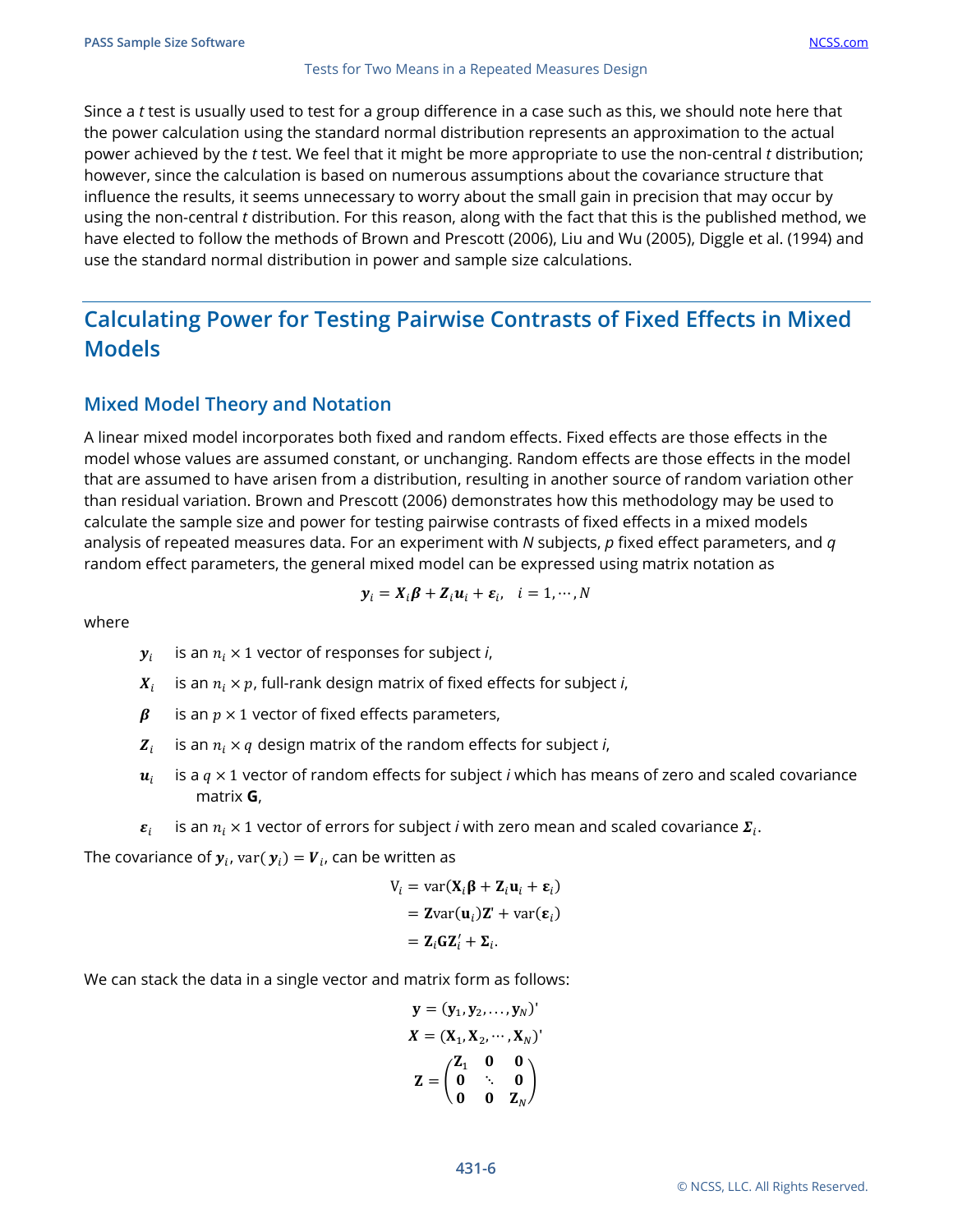$$
\boldsymbol{u} = (\mathbf{u}_1, \mathbf{u}_2, \dots, \mathbf{u}_N)^{\mathsf{T}}
$$

$$
\boldsymbol{\varepsilon} = (\boldsymbol{\varepsilon}_1, \boldsymbol{\varepsilon}_2, \dots, \boldsymbol{\varepsilon}_N)^{\mathsf{T}}
$$

and the mixed model for the *N* equations can be compressed into one as

$$
y = X\beta + Zu + \varepsilon,
$$

with

$$
V = \begin{pmatrix} V_1 & 0 & 0 \\ 0 & \ddots & 0 \\ 0 & 0 & V_N \end{pmatrix} = ZGZ' + \Sigma
$$

where

$$
\Sigma = \begin{pmatrix} \Sigma_1 & 0 & 0 \\ 0 & \ddots & 0 \\ 0 & 0 & \Sigma_N \end{pmatrix}
$$

is the covariance (or variance-covariance) matrix.

#### **Mixed Model Estimation**

Estimates of the variance components **G** and  $\Sigma$  are found using maximum likelihood (ML) or restricted/residual maximum likelihood (REML) methods. From these estimates,  $\hat{G}$  and  $\hat{\Sigma}$ , an estimate of **V** is obtained as  $\hat{V} = Z\hat{G}Z' + \hat{\Sigma}$ . The fixed effects are then estimated as

$$
\widehat{\beta} = (X'\widehat{V}^{-1}X)^{-1}X'\widehat{V}^{-1}y
$$

with the variance of  $\hat{\beta}$  estimated as

$$
\text{var}(\widehat{\boldsymbol{\beta}}) = (X'\widehat{\boldsymbol{V}}^{-1}X)^{-1}.
$$

If  $ZGZ' = 0$  and  $\mathbf{\Sigma} = \sigma^2 \mathbf{R}$ , then these estimation equations are identical to the TAD estimation equations presented earlier, except for the fact that  $\beta$  may contain more than two parameters, i.e. a parameter for each fixed effect being modeled. In the TAD model presented above,  $\beta_1$  represents the difference between two treatment means, *d*. In the mixed model formulation presented here,  $\beta_1$ ,  $\beta_2$ , etc. represent individual treatment effects. If there are no random effects, then we can use this routine for TAD to calculate the approximate power for testing pairwise contrasts of fixed effects in mixed models designs.

Brown and Prescott (2006) presents an example on page 228 of an experiment for which the power for testing pairwise contrasts can be calculated using this procedure. To determine the relative efficacy of three treatments in controlling hypertension, patients are assigned to one of the three treatments and blood pressure is measured at four follow-up visits. The study aims to determine the differences in average blood pressure among the three treatments.

#### **Testing Fixed Effects**

Significance tests for fixed effects can be done using tests based on the *t* distribution. We can define tests of fixed and random effects as contrasts

$$
C=L'\widehat{\beta}=0,
$$

respectively. For example, in a trial containing three treatments A, B, and C, a pairwise comparison of treatments A and C is given by the contrast

$$
\mathbf{C}_{AC} = \mathbf{L}'\widehat{\boldsymbol{\beta}} = (0 \quad 1 \quad 0 \quad -1)\widehat{\boldsymbol{\beta}} = \widehat{\beta}_A - \widehat{\beta}_C,
$$

where the first term in **β** is the intercept term, and the other three terms are the treatment effects.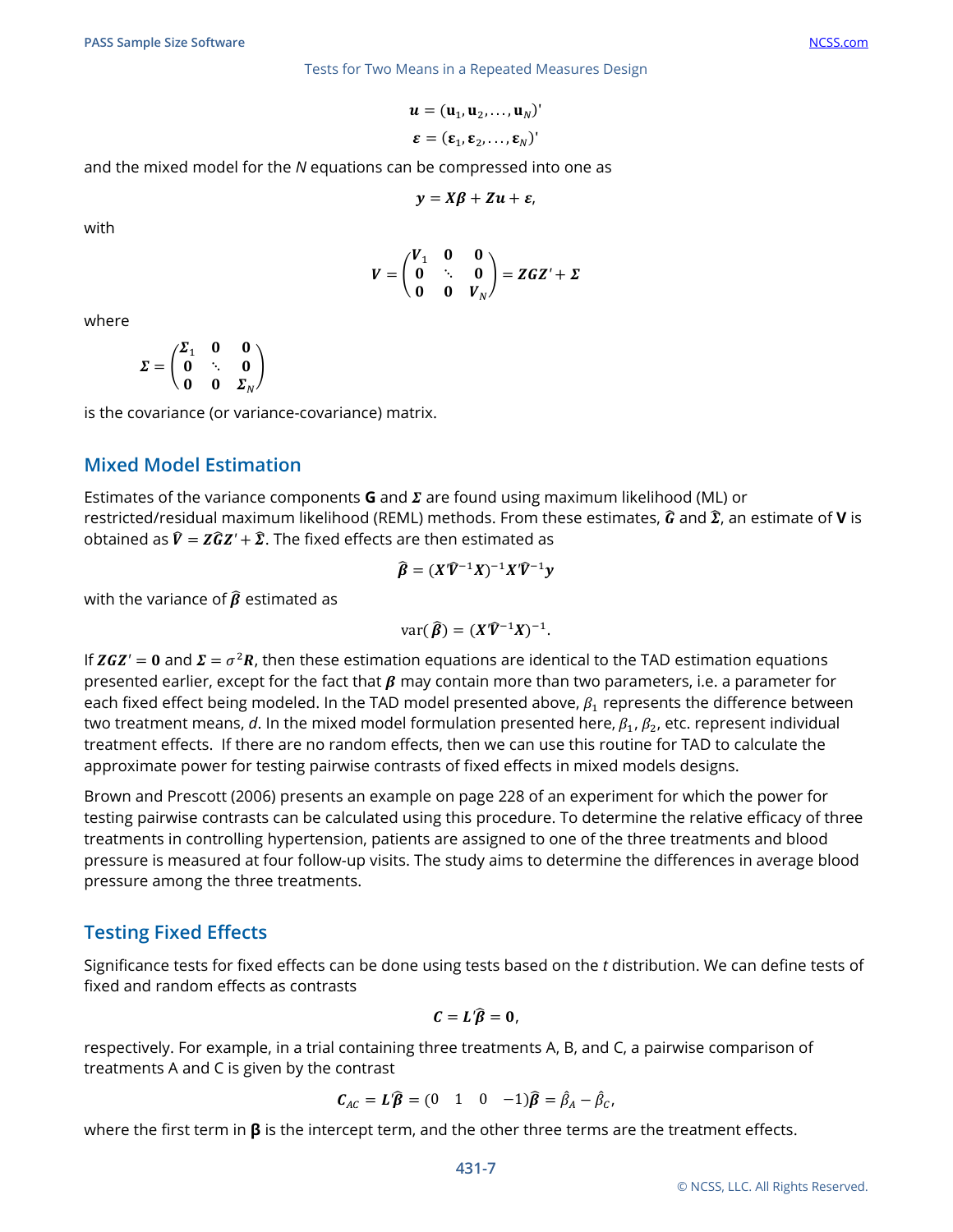For a single comparison, the test statistic is given by

$$
t_{df} = \frac{\mathbf{L}'\hat{\mathbf{\beta}}}{\text{SE}(\mathbf{L}'\hat{\mathbf{\beta}})}
$$

$$
= \frac{\hat{\beta}_j - \hat{\beta}_h}{\text{SE}(\hat{\beta}_j - \hat{\beta}_h)}
$$

,

where *df* is the degrees of freedom, usually determined using the Satterthwaite approximation, and  $\hat{\beta}_i$  and  $\hat{\beta}_h$  ( $j \neq h$ ) are estimated treatment effects.

Contrasts such as this can be tested in SAS® using the  $ESTIMATE$  statement or by including the PDIFF option in an LSMEANS statement. For example, if the variable designating three treatments, A, B, and C, were called "treat", then I could use the following statements in PROC MIXED to test for a difference between A and C

ESTIMATE 'A-C' treat 1 0 -1;

or

LSMEANS treat/ PDIFF;

The latter statement would produce tests of all pairwise comparisons of the levels of the treatment variable. The former would only test the difference between groups A and C. Of course, these comparison statements must be used in conjunction with appropriate model and class statements (see pages 233-237 of Brown and Prescott (2006) for an example analyzed using SAS® PROC MIXED).

Estimates of the correlation ( $\rho$ ) and the standard deviation ( $\sigma$ ) for use in power calculations can be found using SAS® PROC MIXED. For a model fit using compound symmetry,  $\sigma^2$  and  $\rho$  can be estimated as the sum of the variance parameters, and the compound symmetry variance parameter divided by the sum of the variance parameters, respectively. For AR(1), Banded(1), and Simple covariance models,  $\sigma^2$  and  $\rho$  can be estimated as the residual variance, and the correlation between adjacent measurements, respectively. Alternatively, the R and RCORR options may be used within the REPEATED statement to display the covariance and correlation matrices, from which the parameter estimates can be determined.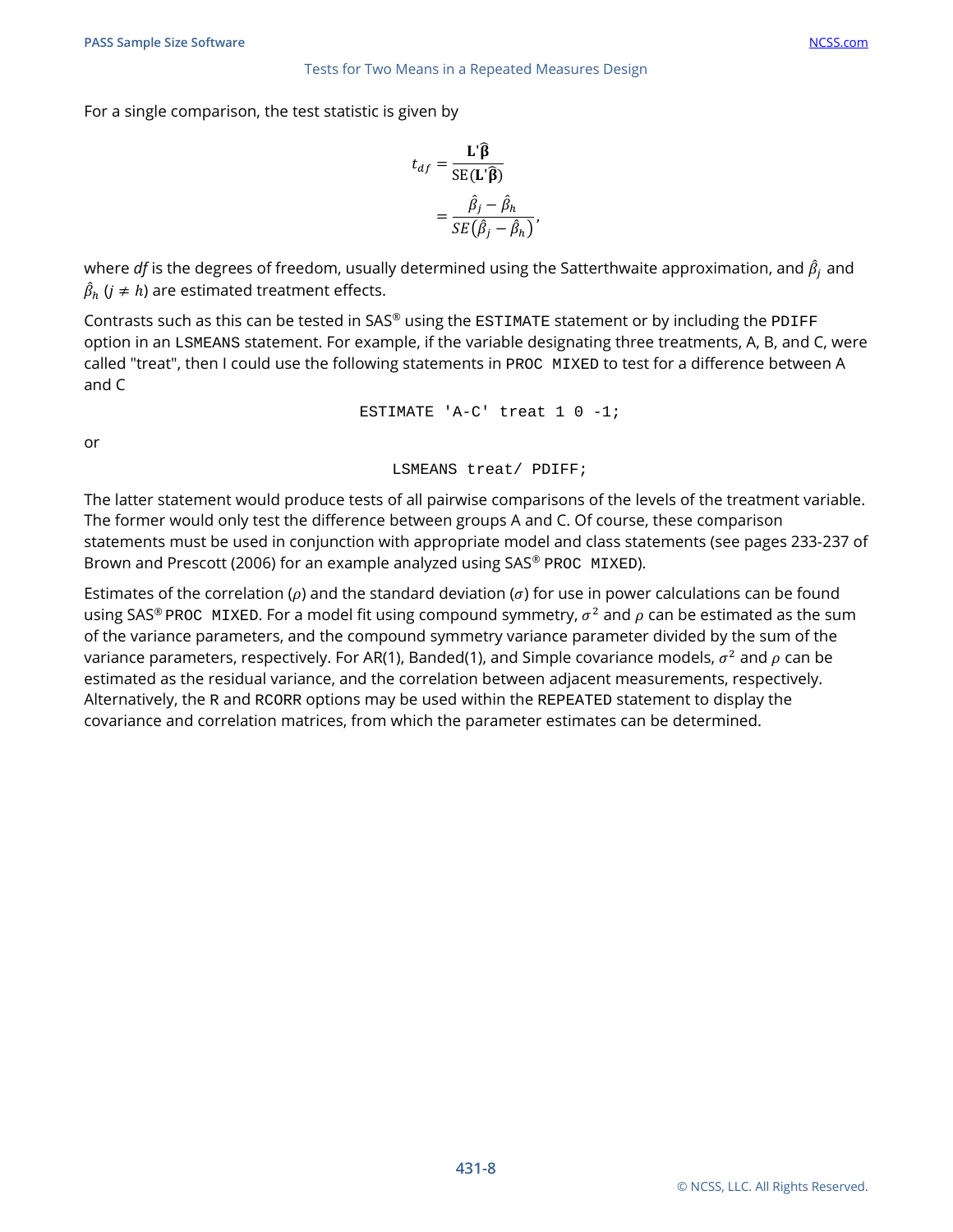# **Example 1 – Determining Power**

Researchers are planning a study of the impact of a new drug on heart rate. They want to evaluate the timeaveraged difference in heart rate between subjects who take the new drug, and subjects who take the standard drug. Their experimental protocol calls for a baseline heart rate measurement, followed by administration of a certain level of the drug, followed by three additional measurements 30 minutes apart. They want to be able to detect a 10% difference in heart rate between the two treatments.

Similar studies have found an average heart rate of 93 for individuals taking the standard drug, a standard deviation of 9, and an autocorrelation between adjacent measurements on the same individual of 0.7. The researchers assume that first-order autocorrelation adequately represents the autocorrelation pattern. From a heart rate of 93, a 10% reduction gives 83.7, for a difference of 9.3. The test will be conducted at the 0.05 significance level.

What power does the study achieve over a range of possible sample sizes?

#### **Setup**

If the procedure window is not already open, use the PASS Home window to open it. The parameters for this example are listed below and are stored in the **Example 1** settings file. To load these settings to the procedure window, click **Open Example Settings File** in the Help Center or File menu.

| Design Tab |  |
|------------|--|
|            |  |
|            |  |
|            |  |
|            |  |
|            |  |
|            |  |
|            |  |
|            |  |
|            |  |
|            |  |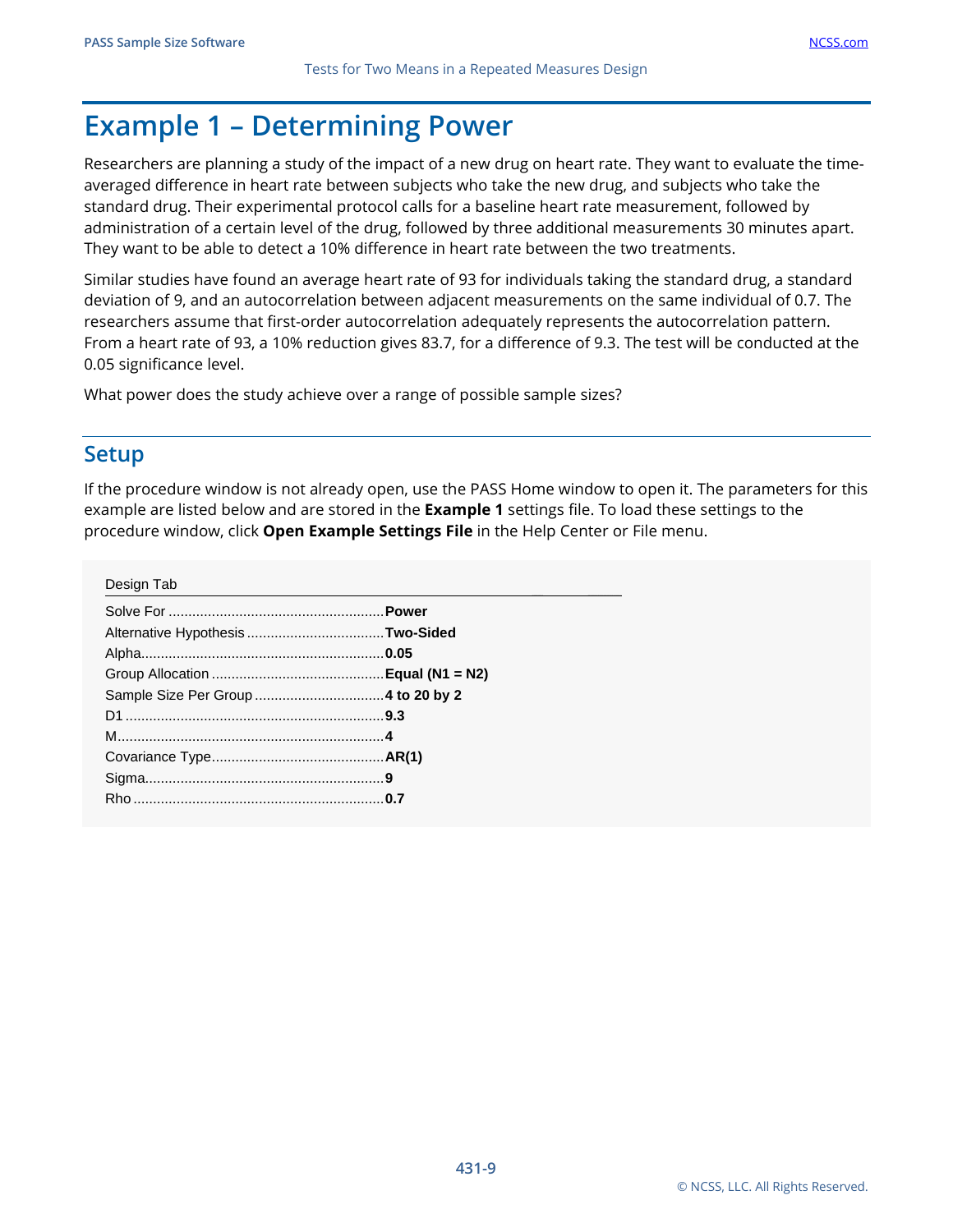#### **Output**

Click the Calculate button to perform the calculations and generate the following output.

#### **Numeric Reports**

| Solve For:<br>Hypotheses:<br>Covariance Type: |                | Power<br>AR(1) |    |                |                | Two-Sided, H0: $D = 0$ vs. H1: $D \neq 0$ |            |       |
|-----------------------------------------------|----------------|----------------|----|----------------|----------------|-------------------------------------------|------------|-------|
| <b>Power</b>                                  | N <sub>1</sub> | N <sub>2</sub> | N  | М              | D <sub>1</sub> | Sigma                                     | <b>Rho</b> | Alpha |
| 0.42660                                       | 4              | 4              | 8  | $\overline{4}$ | 9.3            | 9                                         | 0.7        | 0.05  |
| 0.58468                                       | 6              | 6              | 12 | $\overline{4}$ | 9.3            | 9                                         | 0.7        | 0.05  |
| 0.70890                                       | 8              | 8              | 16 | 4              | 9.3            | 9                                         | 0.7        | 0.05  |
| 0.80135                                       | 10             | 10             | 20 | 4              | 9.3            | 9                                         | 0.7        | 0.05  |
| 0.86742                                       | 12             | 12             | 24 | 4              | 9.3            | 9                                         | 0.7        | 0.05  |
| 0.91318                                       | 14             | 14             | 28 | $\overline{4}$ | 9.3            | 9                                         | 0.7        | 0.05  |
| 0.94407                                       | 16             | 16             | 32 | 4              | 9.3            | 9                                         | 0.7        | 0.05  |
| 0.96448                                       | 18             | 18             | 36 | 4              | 9.3            | 9                                         | 0.7        | 0.05  |
| 0.97773                                       | 20             | 20             | 40 | 4              | 9.3            | 9                                         | 0.7        | 0.05  |

| Power                             | The probability of rejecting a faise null hypothesis when the alternative hypothesis is true. |
|-----------------------------------|-----------------------------------------------------------------------------------------------|
| N <sub>1</sub> and N <sub>2</sub> | The number of items sampled from each population.                                             |
| <sup>N</sup>                      | The total sample size. $N = N1 + N2$ .                                                        |
| M                                 | The number of time points (repeated measurements) at which each subject is observed.          |
| D <sub>1</sub>                    | The difference between the means of groups 1 and 2 under the alternative hypothesis.          |
| Sigma                             | The standard deviation of a single observation. It is the same for both groups.               |
| Rho                               | The correlation between observations on the same subject.                                     |
| Alpha                             | The probability of rejecting a true null hypothesis.                                          |

#### **Summary Statements**

Group sample sizes of 4 and 4 achieve 43% power to detect a difference of 9.3 in a design with 4 repeated measurements having a AR(1) covariance structure when the standard deviation is 9, the correlation between observations on the same subject is 0.7, and the alpha level is 0.05.

─────────────────────────────────────────────────────────────────────────

─────────────────────────────────────────────────────────────────────────

#### **Dropout-Inflated Sample Size**

|                     |                | <b>Sample Size</b> |    |     | <b>Dropout-Inflated</b><br><b>Enrollment</b><br><b>Sample Size</b> | <b>Expected</b><br><b>Number of</b><br><b>Dropouts</b> |                |                |                |
|---------------------|----------------|--------------------|----|-----|--------------------------------------------------------------------|--------------------------------------------------------|----------------|----------------|----------------|
| <b>Dropout Rate</b> | N <sub>1</sub> | N <sub>2</sub>     | N  | N1' | N2'                                                                | N'                                                     | D <sub>1</sub> | D <sub>2</sub> | D              |
| 20%                 | 4              | 4                  | 8  | 5   | 5                                                                  | 10                                                     |                |                | 2              |
| 20%                 | 6              | 6                  | 12 | 8   | 8                                                                  | 16                                                     | 2              | 2              | $\overline{4}$ |
| 20%                 | 8              | 8                  | 16 | 10  | 10                                                                 | 20                                                     | 2              | 2              | 4              |
| 20%                 | 10             | 10                 | 20 | 13  | 13                                                                 | 26                                                     | 3              | 3              | 6              |
| 20%                 | 12             | 12                 | 24 | 15  | 15                                                                 | 30                                                     | 3              | 3              | 6              |
| 20%                 | 14             | 14                 | 28 | 18  | 18                                                                 | 36                                                     | 4              | 4              | 8              |
| 20%                 | 16             | 16                 | 32 | 20  | 20                                                                 | 40                                                     | 4              | 4              | 8              |
| 20%                 | 18             | 18                 | 36 | 23  | 23                                                                 | 46                                                     | 5              | 5              | 10             |
| 20%                 | 20             | 20                 | 40 | 25  | 25                                                                 | 50                                                     | 5              | 5              | 10             |

Dropout Rate The percentage of subjects (or items) that are expected to be lost at random during the course of the study and for whom no response data will be collected (i.e., will be treated as "missing"). Abbreviated as DR. N1, N2, and N The evaluable sample sizes at which power is computed (as entered by the user). If N1 and N2 subjects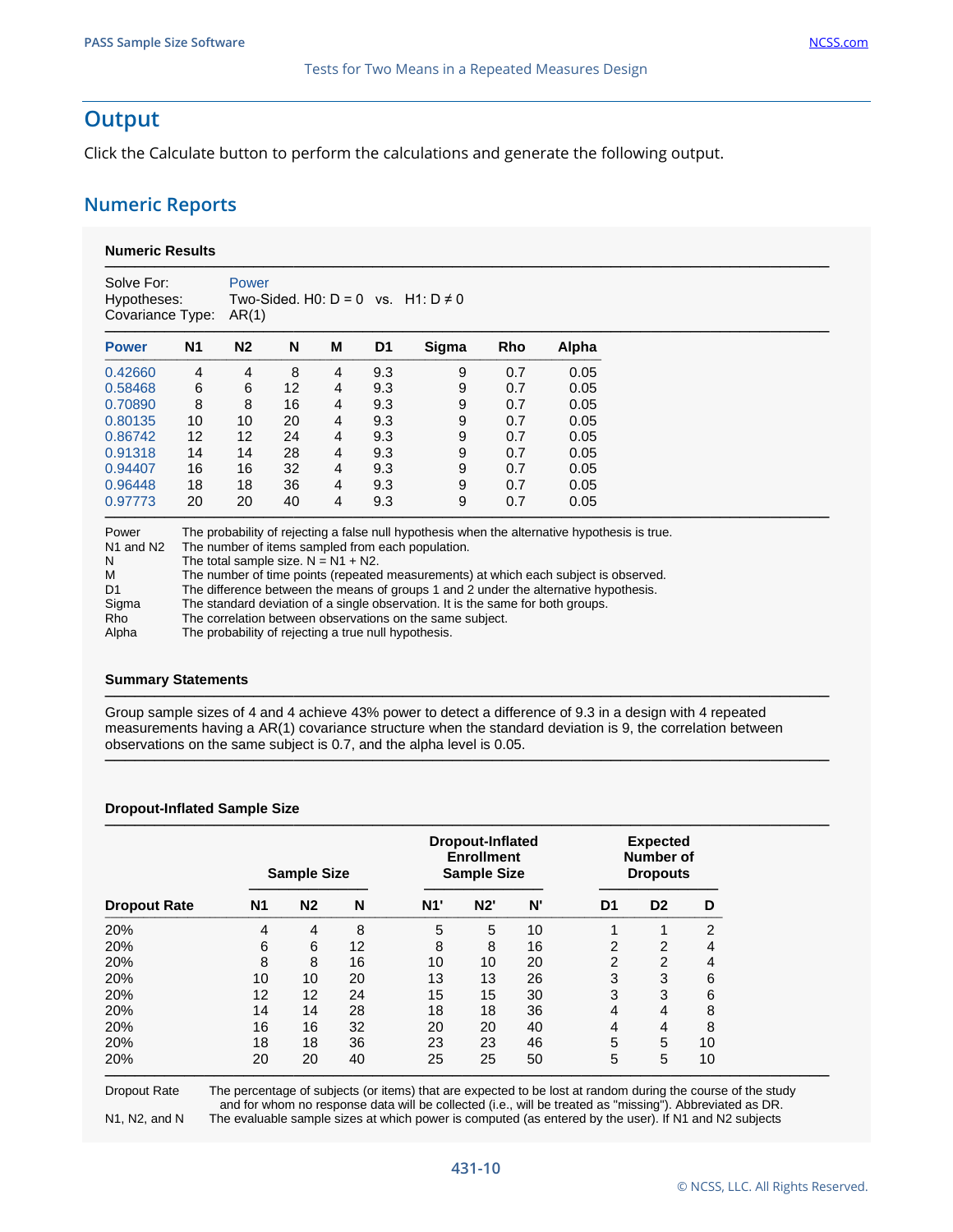are evaluated out of the N1' and N2' subjects that are enrolled in the study, the design will achieve the stated power.

| N1', N2', and N'                          | The number of subjects that should be enrolled in the study in order to obtain N1, N2, and N evaluable       |
|-------------------------------------------|--------------------------------------------------------------------------------------------------------------|
|                                           | subjects, based on the assumed dropout rate. N1' and N2' are calculated by inflating N1 and N2 using the     |
|                                           | formulas $N1' = N1 / (1 - DR)$ and $N2' = N2 / (1 - DR)$ , with N1' and N2' always rounded up. (See Julious, |
|                                           | S.A. (2010) pages 52-53, or Chow, S.C., Shao, J., Wang, H., and Lokhnygina, Y. (2018) pages 32-33.)          |
| D <sub>1</sub> . D <sub>2</sub> . and $D$ | The expected number of dropouts, $D1 = N1' - N1$ , $D2 = N2' - N2$ , and $D = D1 + D2$ .                     |

#### **Dropout Summary Statements**

───────────────────────────────────────────────────────────────────────── Anticipating a 20% dropout rate, 5 subjects should be enrolled in Group 1, and 5 in Group 2, to obtain final group sample sizes of 4 and 4, respectively.

─────────────────────────────────────────────────────────────────────────

#### **References**

───────────────────────────────────────────────────────────────────────── Brown, H. and Prescott, R., 2006. Applied Mixed Models in Medicine. 2nd ed. John Wiley & Sons Ltd. Chichester, West Sussex, England. Chapter 6.

Liu, H. and Wu, T., 2005. 'Sample Size Calculation and Power Analysis of Time-Averaged Difference.' Journal of Modern Applied Statistical Methods, Vol. 4, No. 2, pages 434-445.

Diggle, P.J., Liang, K.Y., and Zeger, S.L., 1994. Analysis of Longitudinal Data. Oxford University Press. New York, New York. Chapter 2. ─────────────────────────────────────────────────────────────────────────

This report gives the power for each value of the other parameters.

#### **Plots Section**



The chart shows the relationship between power and N1 when the other parameters in the design are held constant.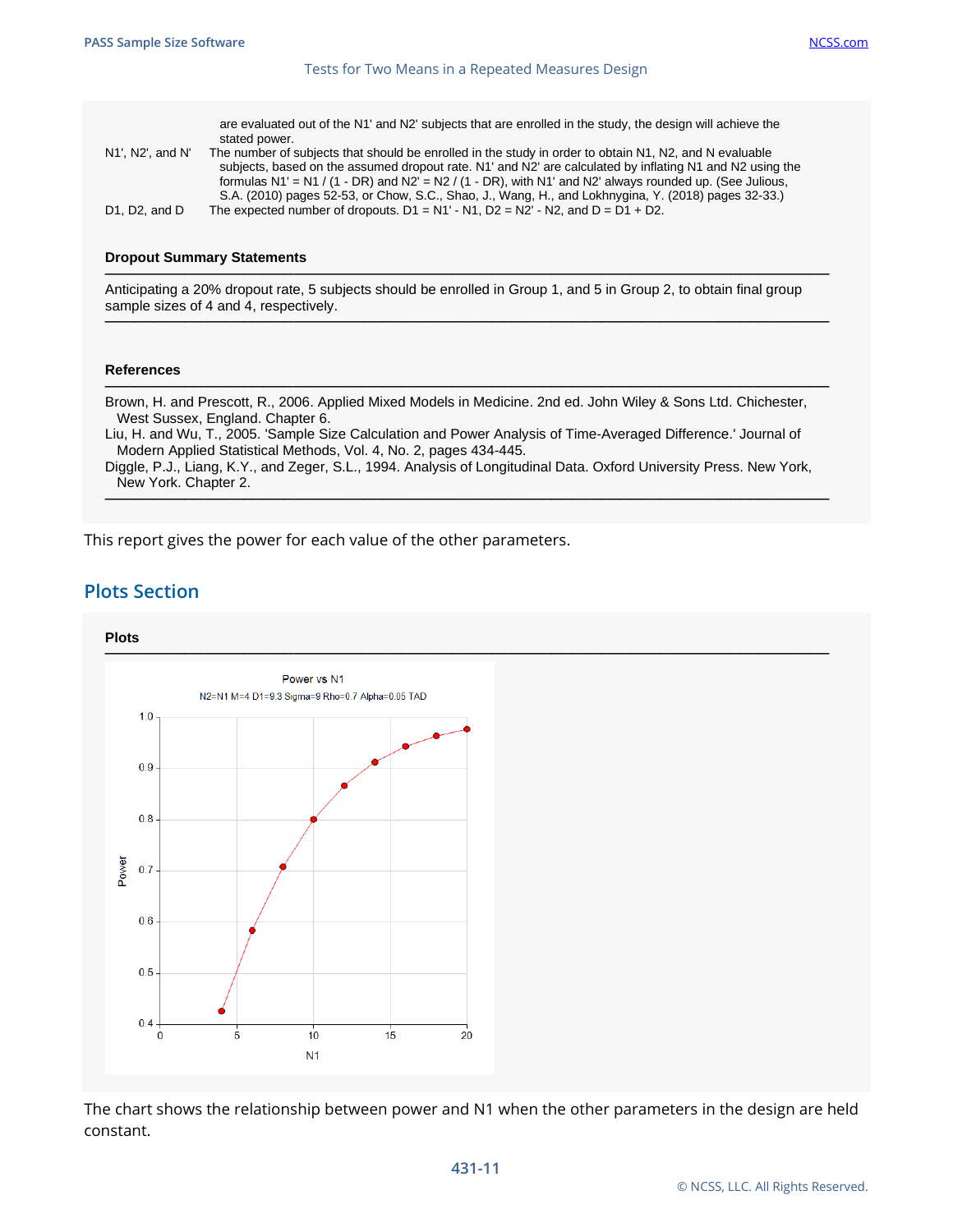# **Example 2 – Finding the Sample Size**

Continuing with Example 1, the researchers want to determine the exact sample size necessary to achieve at least 80% power.

## **Setup**

If the procedure window is not already open, use the PASS Home window to open it. The parameters for this example are listed below and are stored in the **Example 2** settings file. To load these settings to the procedure window, click **Open Example Settings File** in the Help Center or File menu.

| Design Tab |  |
|------------|--|
|            |  |
|            |  |
|            |  |
|            |  |
|            |  |
|            |  |
|            |  |
|            |  |
|            |  |
|            |  |
|            |  |

# **Output**

Click the Calculate button to perform the calculations and generate the following output.

#### **Numeric Reports**

| <b>Numeric Results</b>                                                         |                               |                                                                                            |                 |    |   |                |       |            |       |
|--------------------------------------------------------------------------------|-------------------------------|--------------------------------------------------------------------------------------------|-----------------|----|---|----------------|-------|------------|-------|
| Solve For:<br>Hypotheses:<br>Covariance Type:<br><b>Target</b><br><b>Power</b> | <b>Actual</b><br><b>Power</b> | <b>Sample Size</b><br>Two-Sided, H0: $D = 0$ vs. H1: $D \neq 0$<br>AR(1)<br>N <sub>1</sub> | N <sub>2</sub>  | N  | м | D <sub>1</sub> | Sigma | <b>Rho</b> | Alpha |
| 0.8                                                                            | 0.80135                       | 10                                                                                         | 10 <sup>°</sup> | 20 | 4 | 9.3            | 9     | 0.7        | 0.05  |

A group sample size of 10 is required to achieve at least 80% power.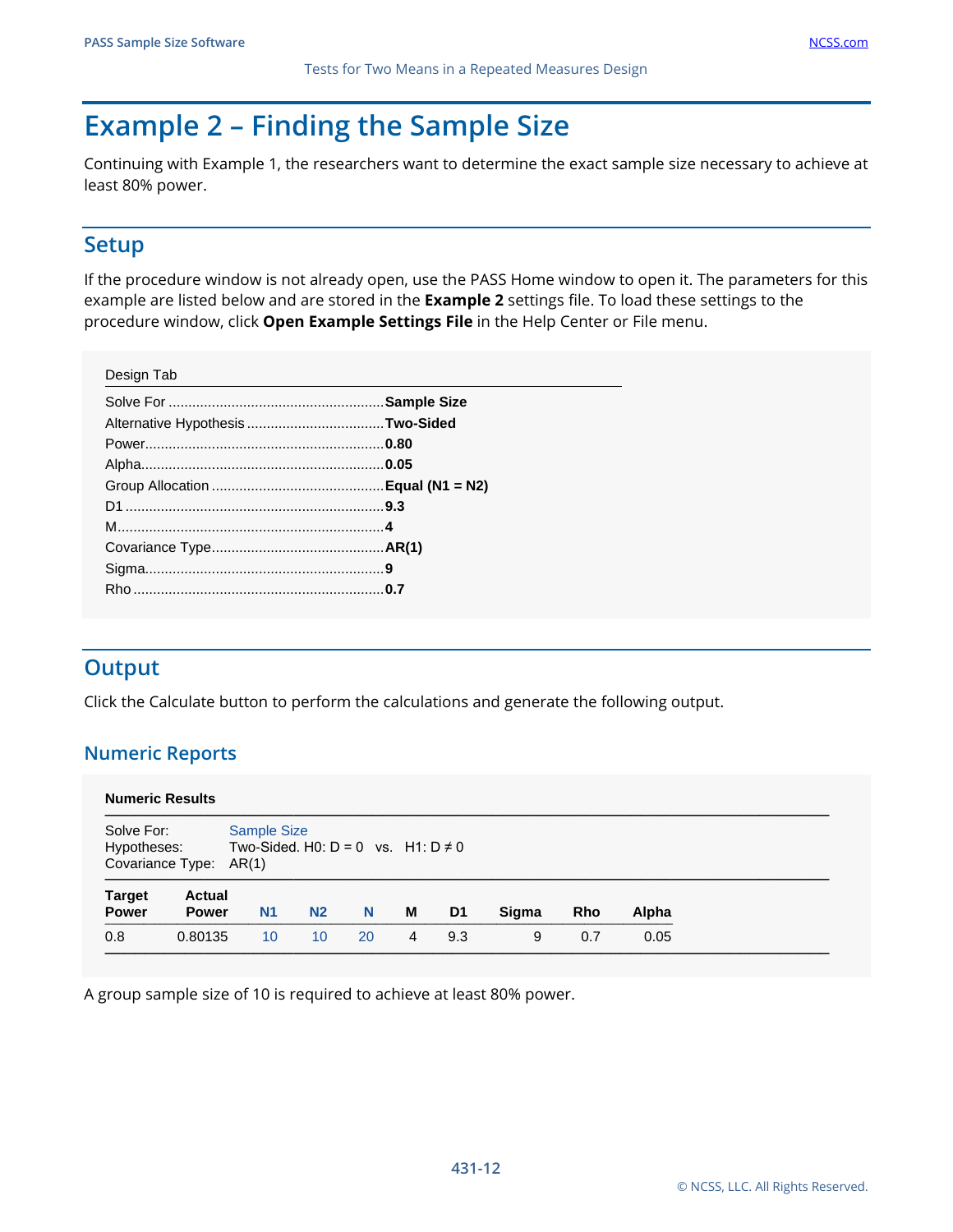# **Example 3 – Varying the Difference Between the Means**

Continuing with Examples 1 and 2, the researchers want to evaluate the impact on power of varying the size of the difference between the means for a range of sample sizes from 2 to 8 per group.

## **Setup**

If the procedure window is not already open, use the PASS Home window to open it. The parameters for this example are listed below and are stored in the **Example 3** settings file. To load these settings to the procedure window, click **Open Example Settings File** in the Help Center or File menu.

| Design Tab |  |
|------------|--|
|            |  |
|            |  |
|            |  |
|            |  |
|            |  |
|            |  |
|            |  |
|            |  |
|            |  |
|            |  |
|            |  |

# **Output**

Click the Calculate button to perform the calculations and generate the following output.

#### **Numeric Results**

| Solve For:<br>Hypotheses:<br>Covariance Type: |                | Power<br>AR(1) |    |                |                | Two-Sided. H0: $D = 0$ vs. H1: $D \neq 0$ |     |       |
|-----------------------------------------------|----------------|----------------|----|----------------|----------------|-------------------------------------------|-----|-------|
| <b>Power</b>                                  | <b>N1</b>      | N <sub>2</sub> | N  | M              | D <sub>1</sub> | Sigma                                     | Rho | Alpha |
| 0.11574                                       | $\overline{4}$ | 4              | 8  | $\overline{4}$ | 4              | 9                                         | 0.7 | 0.05  |
| 0.15728                                       | 4              | 4              | 8  | 4              | 5              | 9                                         | 0.7 | 0.05  |
| 0.20758                                       | $\overline{4}$ | 4              | 8  | 4              | 6              | 9                                         | 0.7 | 0.05  |
| 0.26631                                       | 4              | 4              | 8  | 4              | 7              | 9                                         | 0.7 | 0.05  |
| 0.33245                                       | 4              | 4              | 8  | 4              | 8              | 9                                         | 0.7 | 0.05  |
| 0.40428                                       | $\overline{4}$ | 4              | 8  | $\overline{4}$ | 9              | 9                                         | 0.7 | 0.05  |
| 0.47949                                       | 4              | 4              | 8  | 4              | 10             | 9                                         | 0.7 | 0.05  |
| 0.55544                                       | 4              | 4              | 8  | $\overline{4}$ | 11             | 9                                         | 0.7 | 0.05  |
| 0.13427                                       | 5              | 5              | 10 | $\overline{4}$ | 4              | 9                                         | 0.7 | 0.05  |
| 0.18591                                       | 5              | 5              | 10 | 4              | 5              | 9                                         | 0.7 | 0.05  |
| 0.24835                                       | 5              | $\,$ 5 $\,$    | 10 | $\overline{4}$ | 6              | 9                                         | 0.7 | 0.05  |
| 0.32050                                       | 5              | 5              | 10 | $\overline{4}$ | 7              | 9                                         | 0.7 | 0.05  |
| 0.40016                                       | 5              | 5              | 10 | 4              | 8              | 9                                         | 0.7 | 0.05  |
| 0.48423                                       | 5              | $\,$ 5 $\,$    | 10 | 4              | 9              | 9                                         | 0.7 | 0.05  |
| 0.56900                                       | 5              | 5              | 10 | $\overline{4}$ | 10             | 9                                         | 0.7 | 0.05  |
| 0.65070                                       | 5              | 5              | 10 | 4              | 11             | 9                                         | 0.7 | 0.05  |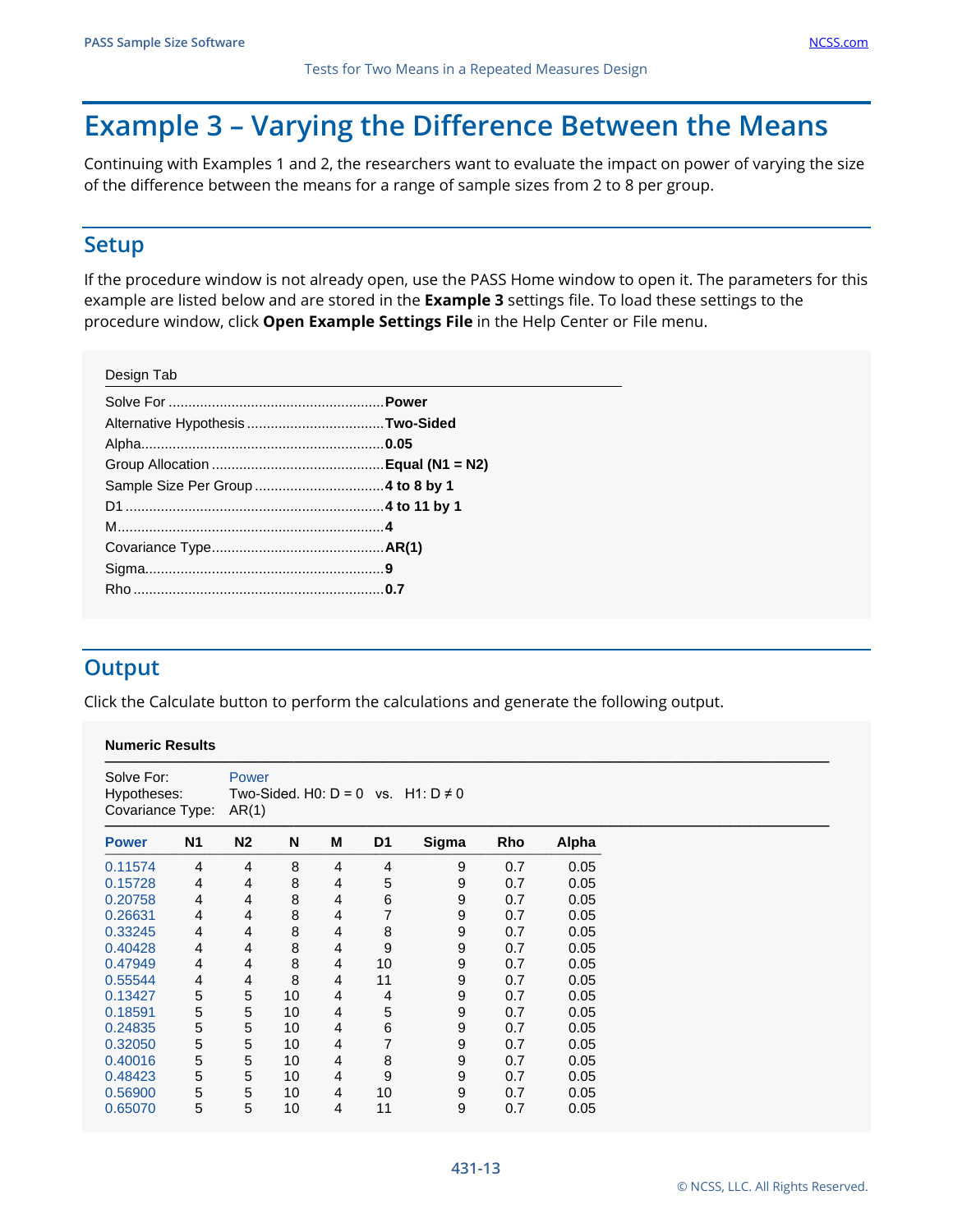| 0.15269 |                |        |                       |                     | 4              |                  |            |              |  |
|---------|----------------|--------|-----------------------|---------------------|----------------|------------------|------------|--------------|--|
| 0.21440 | 6<br>6         | 6<br>6 | 12 <sup>2</sup><br>12 | 4<br>$\overline{4}$ | 5              | 9<br>9           | 0.7<br>0.7 | 0.05<br>0.05 |  |
|         |                | 6      |                       |                     |                |                  |            |              |  |
| 0.28860 | 6              |        | 12                    | 4                   | 6              | 9                | 0.7        | 0.05         |  |
| 0.37307 | 6              | 6      | 12                    | 4                   | 7              | 9                | 0.7        | 0.05         |  |
| 0.46414 | 6              | 6      | 12                    | 4                   | 8              | 9                | 0.7        | 0.05         |  |
| 0.55715 | 6              | 6      | 12                    | 4                   | 9              | 9                | 0.7        | 0.05         |  |
| 0.64710 | 6              | 6      | 12                    | 4                   | 10             | 9                | 0.7        | 0.05         |  |
| 0.72948 | 6              | 6      | 12                    | 4                   | 11             | $\boldsymbol{9}$ | 0.7        | 0.05         |  |
| 0.17104 | 7              | 7      | 14                    | 4                   | 4              | 9                | 0.7        | 0.05         |  |
| 0.24272 | $\overline{7}$ | 7      | 14                    | 4                   | 5              | 9                | 0.7        | 0.05         |  |
| 0.32812 | $\overline{7}$ | 7      | 14                    | 4                   | 6              | 9                | 0.7        | 0.05         |  |
| 0.42362 | $\overline{7}$ | 7      | 14                    | 4                   | $\overline{7}$ | 9                | 0.7        | 0.05         |  |
| 0.52385 | 7              | 7      | 14                    | 4                   | 8              | 9                | 0.7        | 0.05         |  |
| 0.62259 | $\overline{7}$ | 7      | 14                    | 4                   | 9              | $\boldsymbol{9}$ | 0.7        | 0.05         |  |
| 0.71389 | 7              | 7      | 14                    | 4                   | 10             | 9                | 0.7        | 0.05         |  |
| 0.79311 | 7              | 7      | 14                    | 4                   | 11             | 9                | 0.7        | 0.05         |  |
| 0.18934 | 8              | 8      | 16                    | 4                   | 4              | 9                | 0.7        | 0.05         |  |
| 0.27079 | 8              | 8      | 16                    | 4                   | 5              | 9                | 0.7        | 0.05         |  |
| 0.36673 | 8              | 8      | 16                    | 4                   | 6              | 9                | 0.7        | 0.05         |  |
| 0.47185 | $\bf8$         | 8      | 16                    | 4                   | 7              | 9                | 0.7        | 0.05         |  |
| 0.57898 | 8              | 8      | 16                    | 4                   | 8              | 9                | 0.7        | 0.05         |  |
| 0.68053 | $\bf8$         | 8      | 16                    | 4                   | 9              | $\boldsymbol{9}$ | 0.7        | 0.05         |  |
| 0.77008 | $\bf8$         | 8      | 16                    | 4                   | 10             | $\boldsymbol{9}$ | 0.7        | 0.05         |  |
| 0.84351 | $\bf8$         | 8      | 16                    | $\overline{4}$      | 11             | 9                | 0.7        | 0.05         |  |
|         |                |        |                       |                     |                |                  |            |              |  |

#### **Plots**

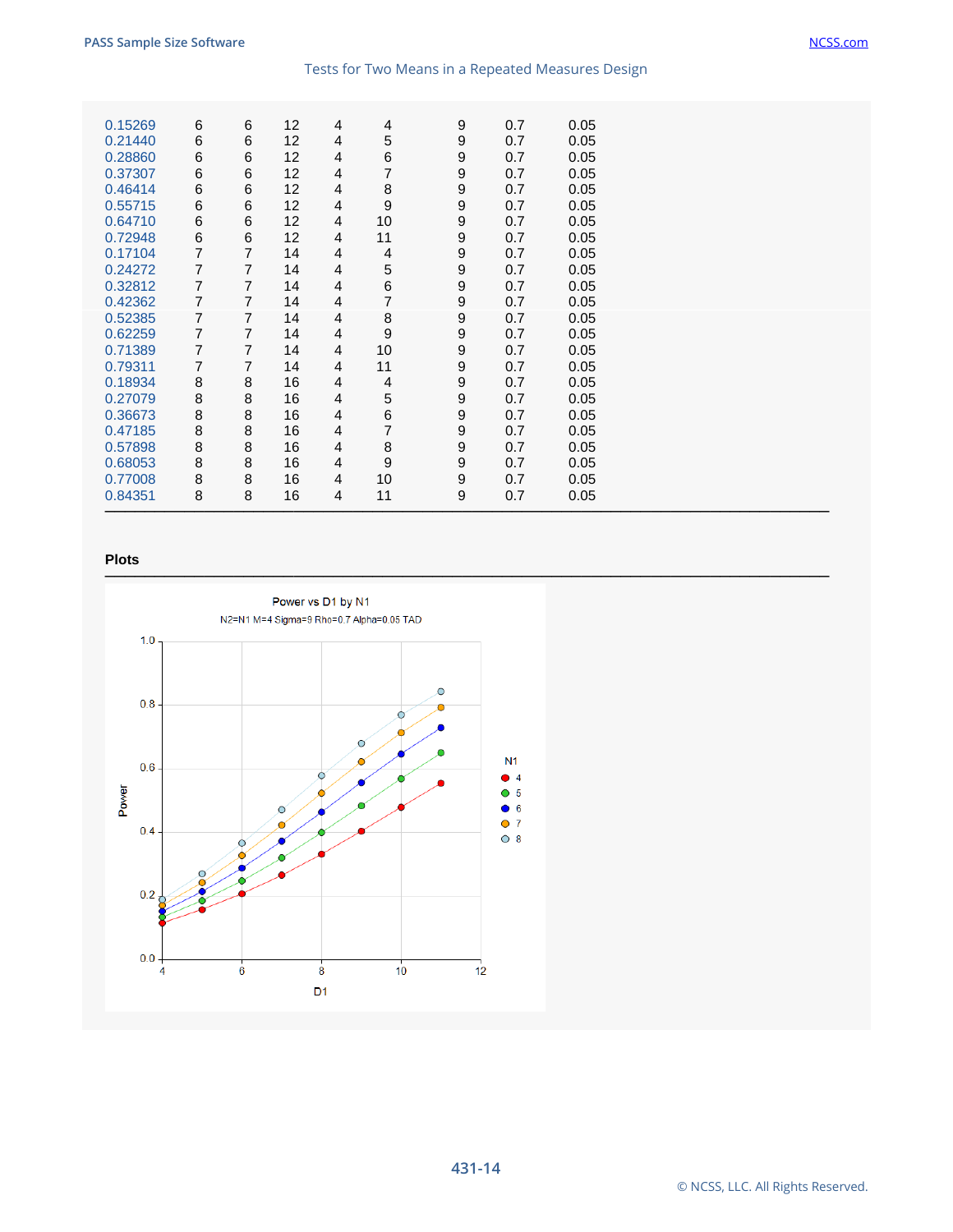

These plots show how the power depends on the difference to be detected, D1, as well as the group sample size, N1.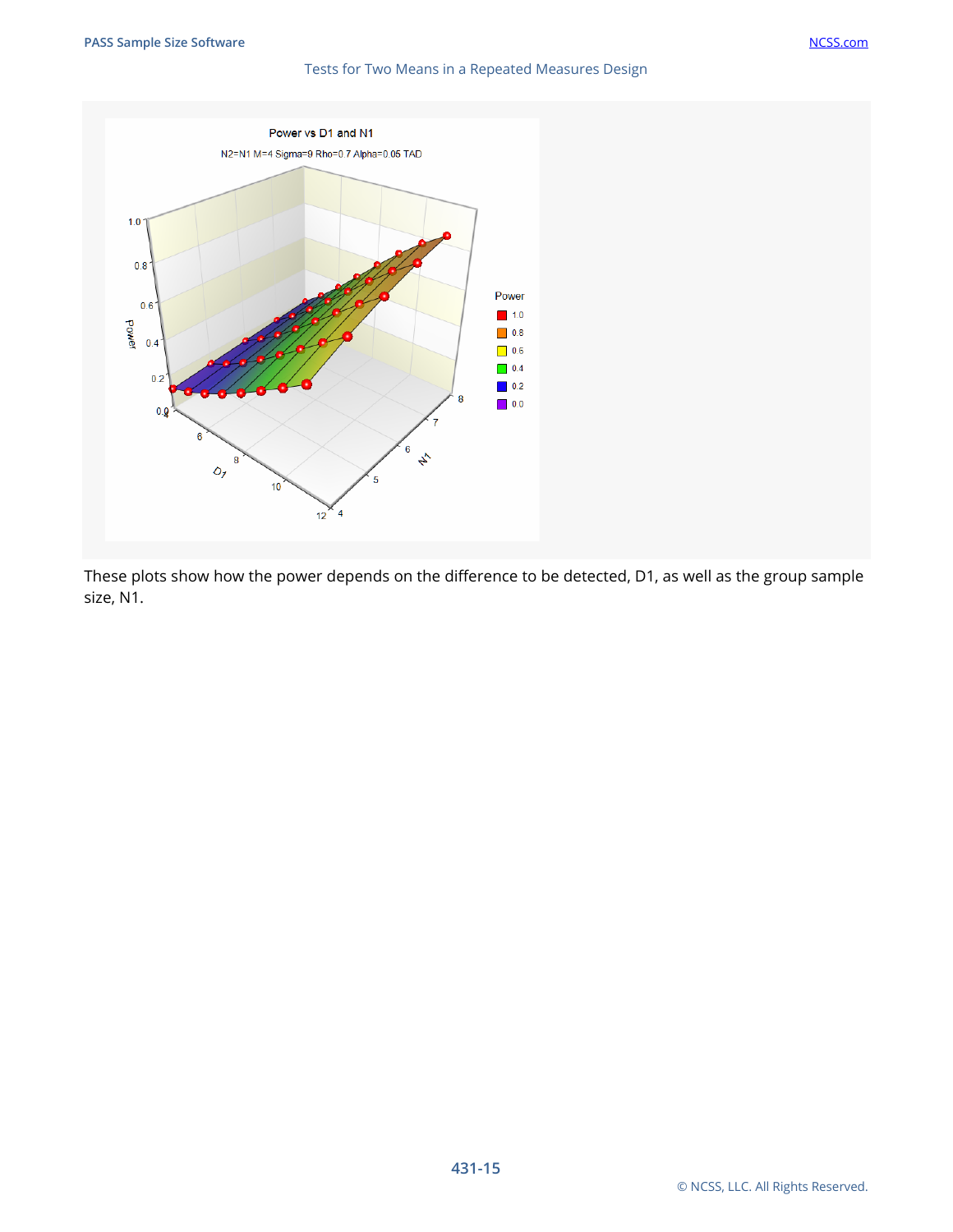# **Example 4 – Impact of the Number of Repeated Measurements**

Continuing with Examples 1 - 3, the researchers want to study the impact on the sample size if they change the number of measurements made on each individual. Their experimental protocol calls for four measurements that are 30 minutes apart. They want to see the impact of taking twice that many measurements.

## **Setup**

If the procedure window is not already open, use the PASS Home window to open it. The parameters for this example are listed below and are stored in the **Example 4** settings file. To load these settings to the procedure window, click **Open Example Settings File** in the Help Center or File menu.

# **Output**

Click the Calculate button to perform the calculations and generate the following output.

|                                                                                                                           |                               |                |                |          | <b>Numeric Results</b> |            |        |            |              |  |  |  |  |  |  |  |  |  |
|---------------------------------------------------------------------------------------------------------------------------|-------------------------------|----------------|----------------|----------|------------------------|------------|--------|------------|--------------|--|--|--|--|--|--|--|--|--|
| <b>Sample Size</b><br>Solve For:<br>Two-Sided, H0: $D = 0$ vs. H1: $D \neq 0$<br>Hypotheses:<br>Covariance Type:<br>AR(1) |                               |                |                |          |                        |            |        |            |              |  |  |  |  |  |  |  |  |  |
| <b>Target</b><br><b>Power</b>                                                                                             | <b>Actual</b><br><b>Power</b> | N <sub>1</sub> | N <sub>2</sub> | N        | м                      | D1         | Sigma  | <b>Rho</b> | Alpha        |  |  |  |  |  |  |  |  |  |
| 0.8<br>0.8                                                                                                                | 0.80135<br>0.84737            | 10<br>8        | 10<br>8        | 20<br>16 | 4<br>8                 | 9.3<br>9.3 | 9<br>9 | 0.7<br>0.7 | 0.05<br>0.05 |  |  |  |  |  |  |  |  |  |

Doubling the number of repeated measurements per individual decreases the group sample size by 2. This reduction in sample size may not justify the additional four measurements on each subject.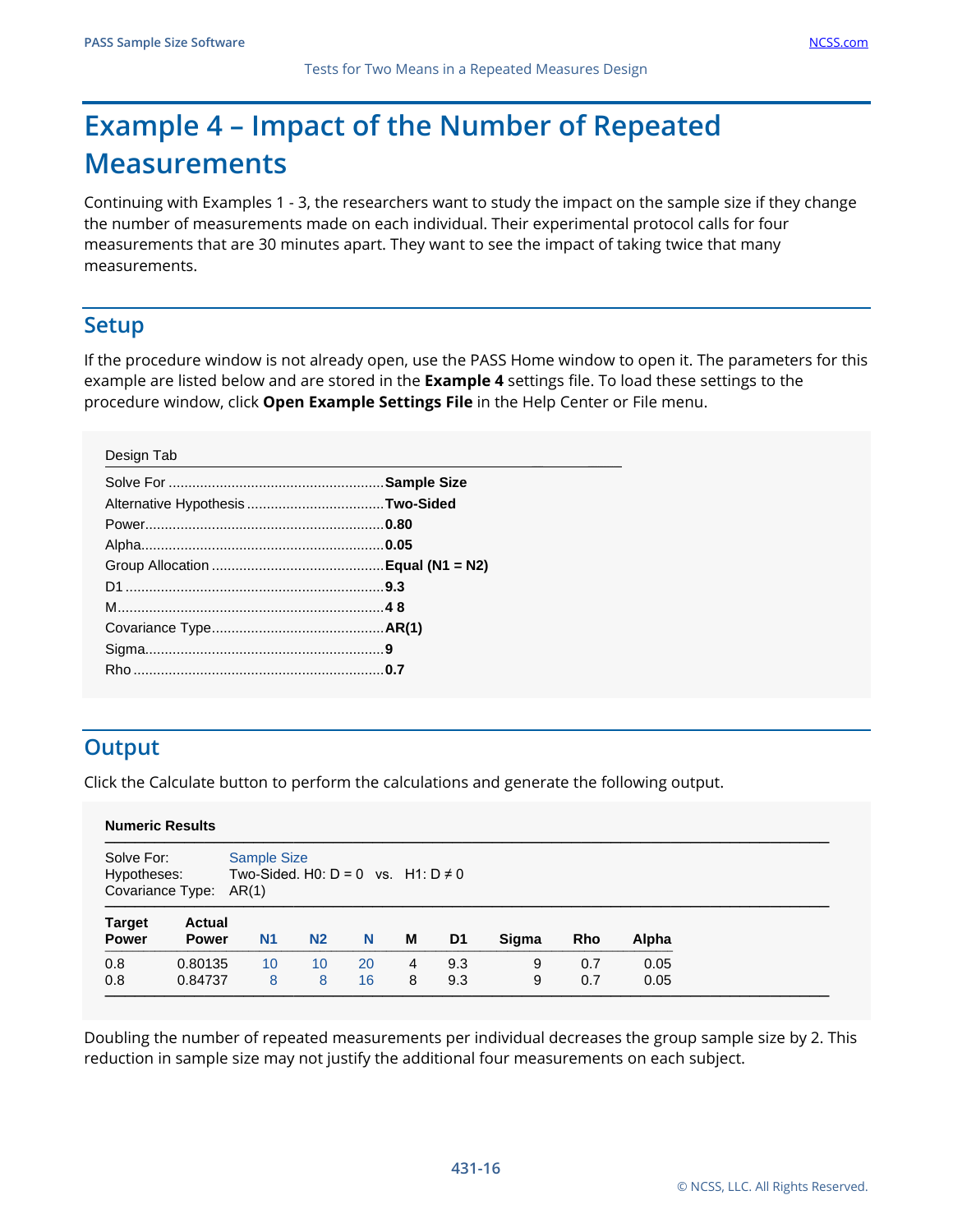# **Example 5 – Validation using Diggle et al. (1994)**

Diggle et al. (1994) page 31 presents an example of calculating the sample size for a TAD study. They calculate the group sample sizes for the cases where *d*/*σ* ranges from 0.2 to 0.5, *ρ* ranges from 0.2 to 0.8, alpha =  $0.05$ ,  $M = 3$ , and power = 0.8. Note that Diggle et al. (1994) uses a one-sided test.

#### **Setup**

If the procedure window is not already open, use the PASS Home window to open it. The parameters for this example are listed below and are stored in the **Example 5** settings file. To load these settings to the procedure window, click **Open Example Settings File** in the Help Center or File menu.

| Design Tab |  |
|------------|--|
|            |  |
|            |  |
|            |  |
|            |  |
|            |  |
|            |  |
|            |  |
|            |  |
|            |  |
|            |  |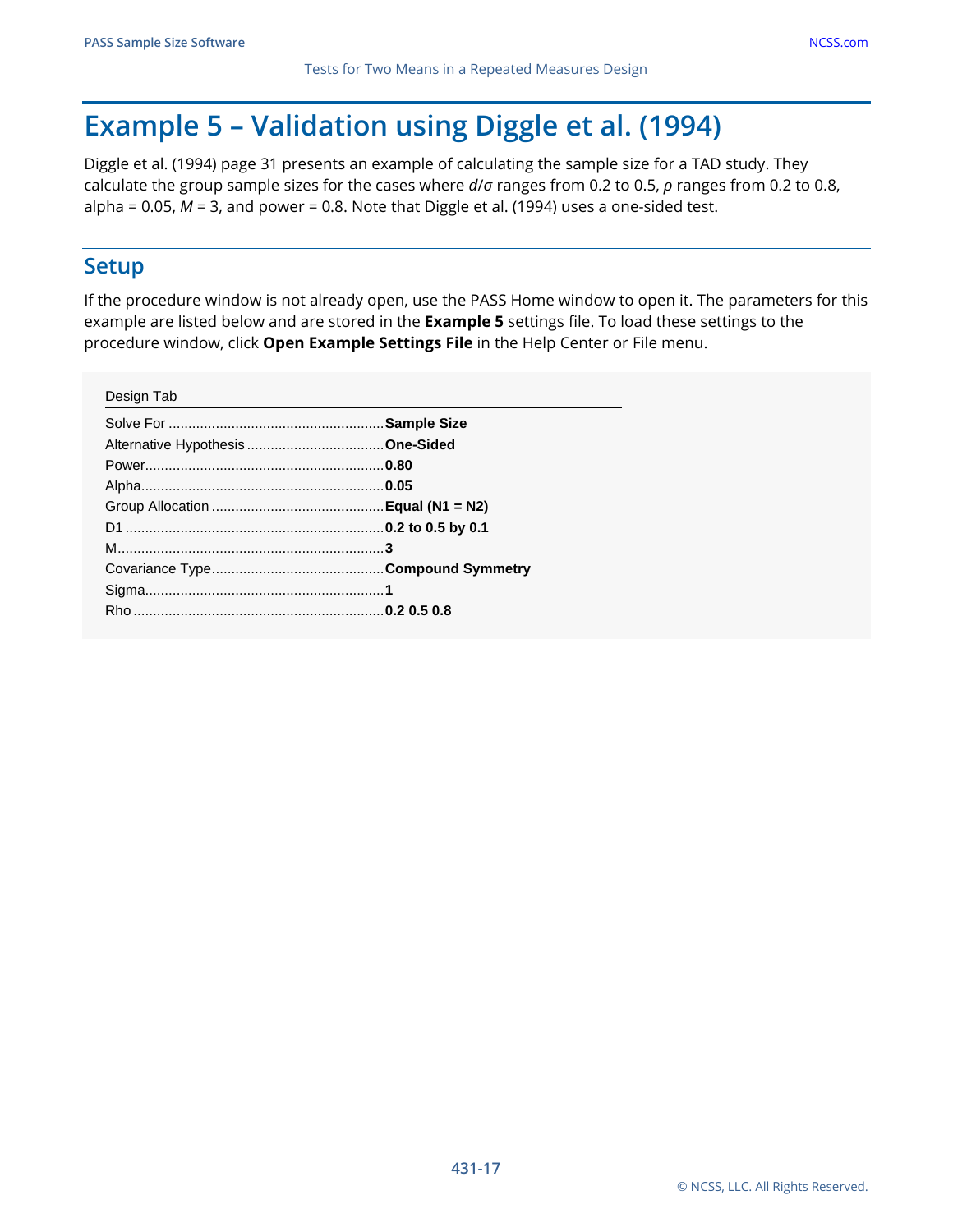## **Output**

Click the Calculate button to perform the calculations and generate the following output.

#### **Numeric Results**

| Solve For:<br>Hypotheses:     | Covariance Type:              | <b>Sample Size</b><br>One-Sided. H0: $D = 0$ vs. H1: $D > 0$ (or $D < 0$ )<br><b>Compound Symmetry</b> |                |     |   |                |       |     |       |
|-------------------------------|-------------------------------|--------------------------------------------------------------------------------------------------------|----------------|-----|---|----------------|-------|-----|-------|
| <b>Target</b><br><b>Power</b> | <b>Actual</b><br><b>Power</b> | N <sub>1</sub>                                                                                         | N <sub>2</sub> | N   | M | D <sub>1</sub> | Sigma | Rho | Alpha |
| 0.8                           | 0.80178                       | 145                                                                                                    | 145            | 290 | 3 | 0.2            |       | 0.2 | 0.05  |
| 0.8                           | 0.80154                       | 207                                                                                                    | 207            | 414 | 3 | 0.2            |       | 0.5 | 0.05  |
| 0.8                           | 0.80012                       | 268                                                                                                    | 268            | 536 | 3 | 0.2            |       | 0.8 | 0.05  |
| 0.8                           | 0.80475                       | 65                                                                                                     | 65             | 130 | 3 | 0.3            |       | 0.2 | 0.05  |
| 0.8                           | 0.80154                       | 92                                                                                                     | 92             | 184 | 3 | 0.3            |       | 0.5 | 0.05  |
| 0.8                           | 0.80270                       | 120                                                                                                    | 120            | 240 | 3 | 0.3            |       | 0.8 | 0.05  |
| 0.8                           | 0.80885                       | 37                                                                                                     | 37             | 74  | 3 | 0.4            |       | 0.2 | 0.05  |
| 0.8                           | 0.80321                       | 52                                                                                                     | 52             | 104 | 3 | 0.4            |       | 0.5 | 0.05  |
| 0.8                           | 0.80012                       | 67                                                                                                     | 67             | 134 | 3 | 0.4            |       | 0.8 | 0.05  |
| 0.8                           | 0.81343                       | 24                                                                                                     | 24             | 48  | 3 | 0.5            |       | 0.2 | 0.05  |
| 0.8                           | 0.80028                       | 33                                                                                                     | 33             | 66  | 3 | 0.5            |       | 0.5 | 0.05  |
| 0.8                           | 0.80109                       | 43                                                                                                     | 43             | 86  | 3 | 0.5            |       | 0.8 | 0.05  |

The sample sizes calculated by **PASS** match the results of Diggle et al. (1994) very closely, with slight differences due to rounding. If you calculate the sample sizes by hand, using the formula given in Diggle et al. (1994), page 31, your answers will match those of **PASS**.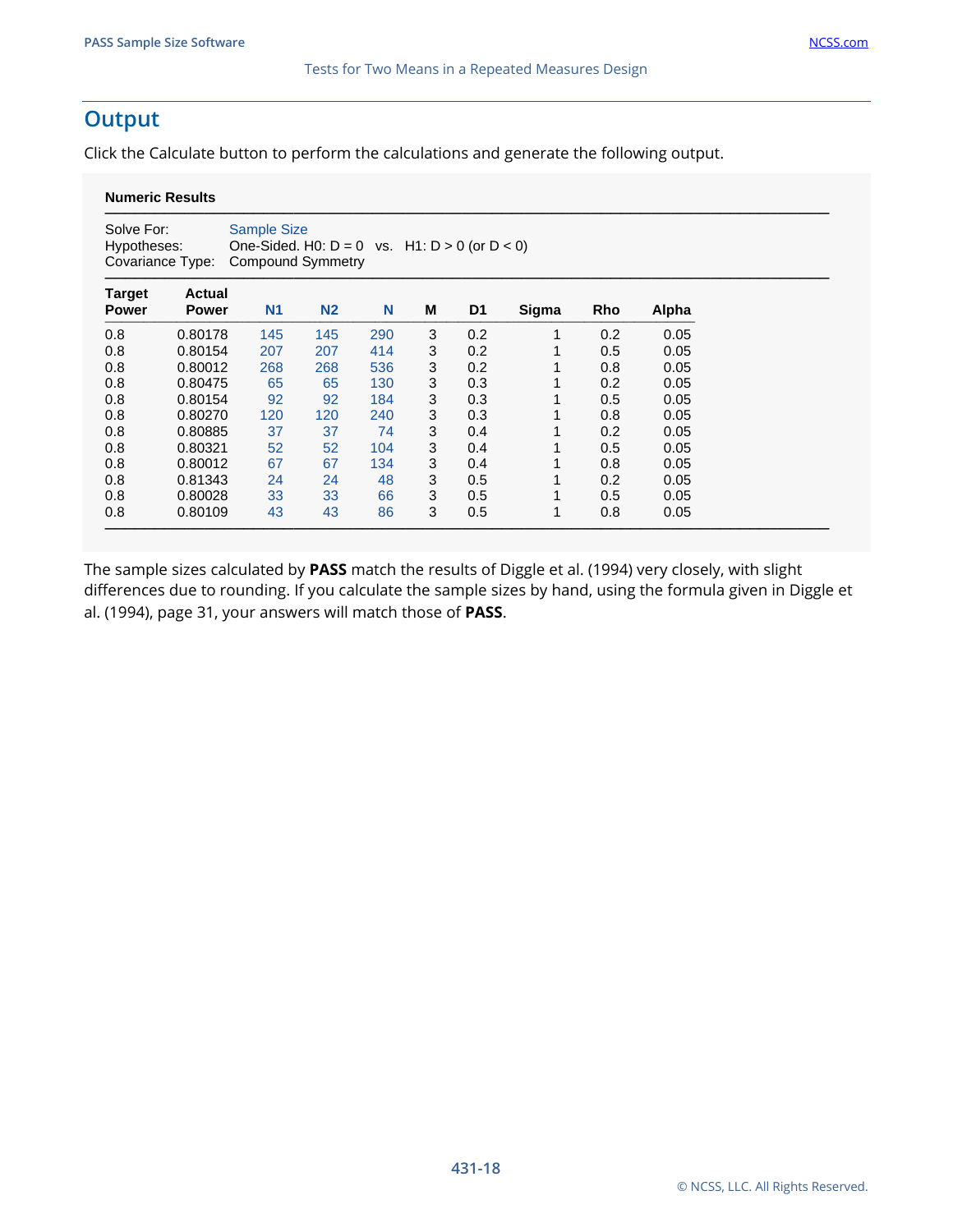# **Example 6 – Validation of Sample Size Calculation for Mixed Models Analysis using Brown and Prescott (2006)**

Brown and Prescott (2006) pages 268 and 269 presents an example of calculating the sample size for pairwise contrasts in a hypertension trial to by analyzed using mixed models. The analysis of repeated DBP measurements from four post-treatment visits using a compound symmetry covariance pattern resulted in the following covariance matrix for each subject:

| $\boldsymbol{V}_i = 76 \begin{pmatrix} 1 & 0.53 & 0.53 & 0.53 \ 0.53 & 1 & 0.53 & 0.53 \ 0.53 & 0.53 & 1 & 0.53 \ 0.53 & 0.53 & 0.53 & 1 \end{pmatrix}$ |  |  |
|---------------------------------------------------------------------------------------------------------------------------------------------------------|--|--|
|                                                                                                                                                         |  |  |
|                                                                                                                                                         |  |  |
|                                                                                                                                                         |  |  |
|                                                                                                                                                         |  |  |

From this matrix they determine that  $\rho = 0.53$  and  $\sigma^2 = 76$  ( $\sigma = 8.718$ ).

The trial followed several hundred patients given one of three treatments. Brown and Prescott calculate the group sample size to be 31 for a future study involving four post-treatment visits to detect a difference in DBP of 5 mmHg at the 5% significance level with 80% power.

#### **Setup**

If the procedure window is not already open, use the PASS Home window to open it. The parameters for this example are listed below and are stored in the **Example 6** settings file. To load these settings to the procedure window, click **Open Example Settings File** in the Help Center or File menu.

Design Tab